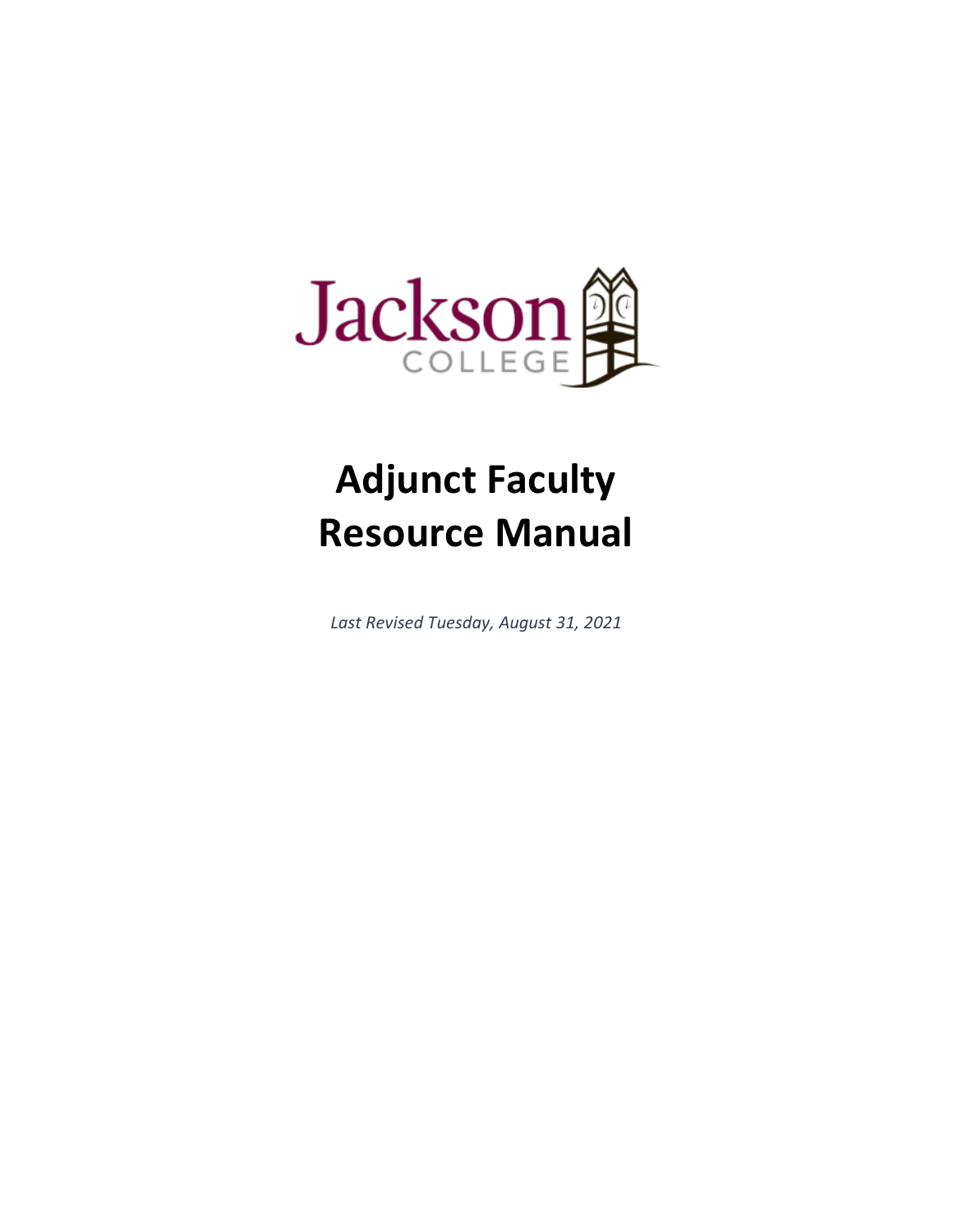# Table of Contents

| Reporting Attendance for Hybrid, Face-to-Face, and Synchronous Learning Sections in JetStream 12 |  |
|--------------------------------------------------------------------------------------------------|--|
|                                                                                                  |  |
|                                                                                                  |  |
|                                                                                                  |  |
|                                                                                                  |  |
|                                                                                                  |  |
|                                                                                                  |  |
|                                                                                                  |  |
|                                                                                                  |  |
|                                                                                                  |  |
|                                                                                                  |  |
|                                                                                                  |  |
|                                                                                                  |  |
|                                                                                                  |  |
|                                                                                                  |  |
|                                                                                                  |  |
|                                                                                                  |  |

| How-to Guide: Reporting Student Attendance   | Appendix A |
|----------------------------------------------|------------|
| <b>Retention Alert FAQs</b>                  | Appendix B |
| <b>Adjunct Absence Form</b>                  | Appendix C |
| Professional Development Fund Request Form   | Appendix D |
| <b>Adjunct Certification FAQs</b>            | Appendix E |
| <b>Reciprocal Observation Guide</b>          | Appendix F |
| <b>Adjunct Certification Summary Handout</b> | Appendix G |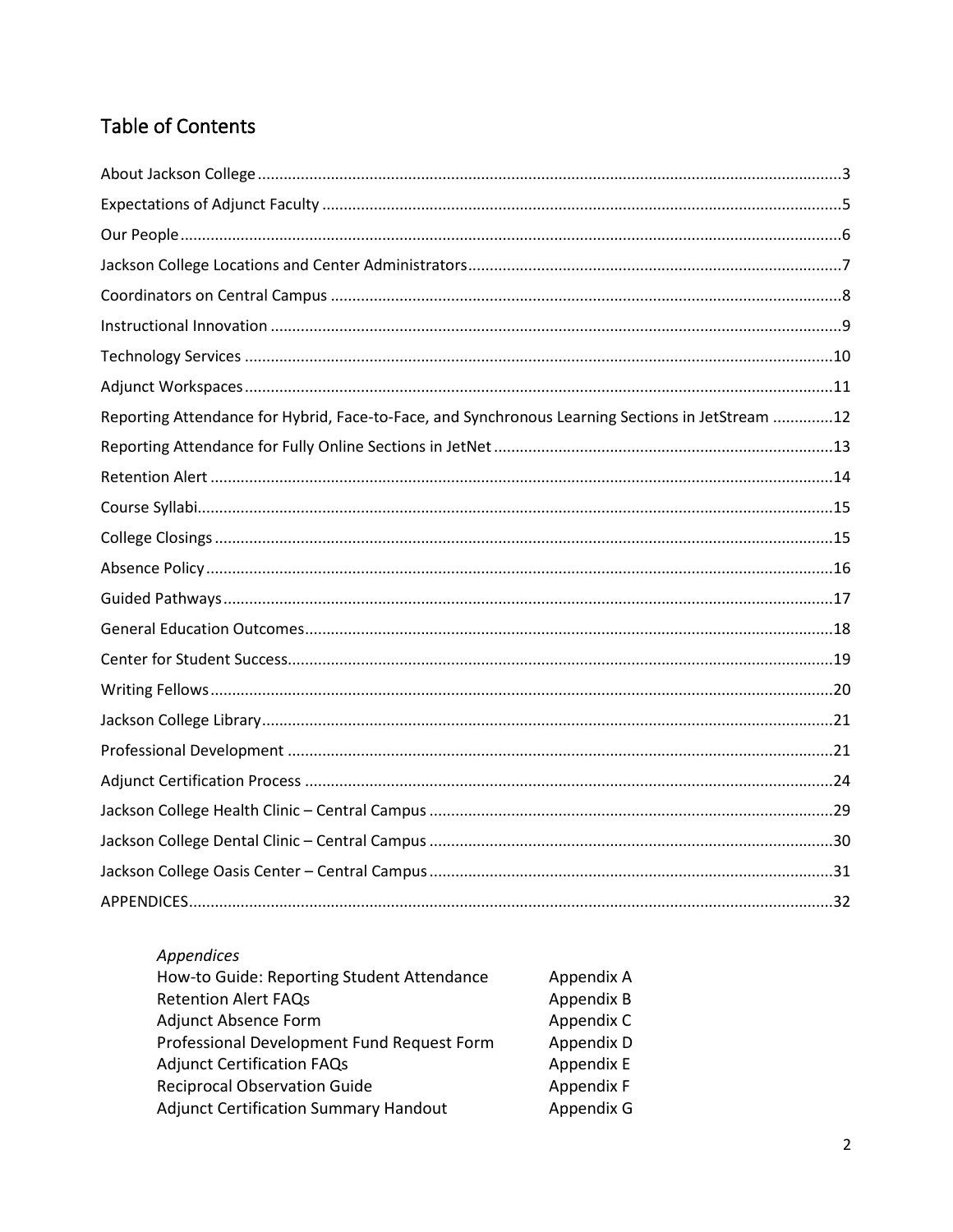# <span id="page-2-0"></span>**About Jackson College**

Welcome to Jackson College! It is our honor to welcome you as a member of the adjunct faculty. Our institution is committed to student success, teaching excellence, and professional development of all faculty as we pursue our collective goal of meeting the diverse needs of our students. To ensure a smooth transition into adjunct life at JC, the college has created this handbook to explain policies, procedures, and resources to support your development as an exceptional instructor. We appreciate your commitment to excellence both inside and outside the classroom.



**Total Commitment** to Student Success

**Mission Statement:** *Together, we inspire and transform lives.*

**Vision Statement:** *Jackson College is a world class institution of higher learning where learners succeed, and community needs are met.* 

**Statement of Beliefs:** *As employees of Jackson College, an innovative institution totally committed to student success (TCS²), we believe:*

- The success of our students is always our first priority
- We must perform our jobs admirably, giving our best service and support every day, for everyone
- Teamwork is founded upon people bringing different gifts and perspectives
- We provide educational opportunities for those who might otherwise not have them
- In providing employees with a safe and fulfilling work environment, as well as an opportunity to grow and learn
- Our progress must be validated by setting goals and measuring our achievements
- We must make decisions that are best for the institution as a whole
- Building and maintaining trusting relationships with each other is essential
- Competence and innovation are essential means of sustaining our values in a competitive marketplace
- We make a positive difference in the lives of our students, our employees, and our communities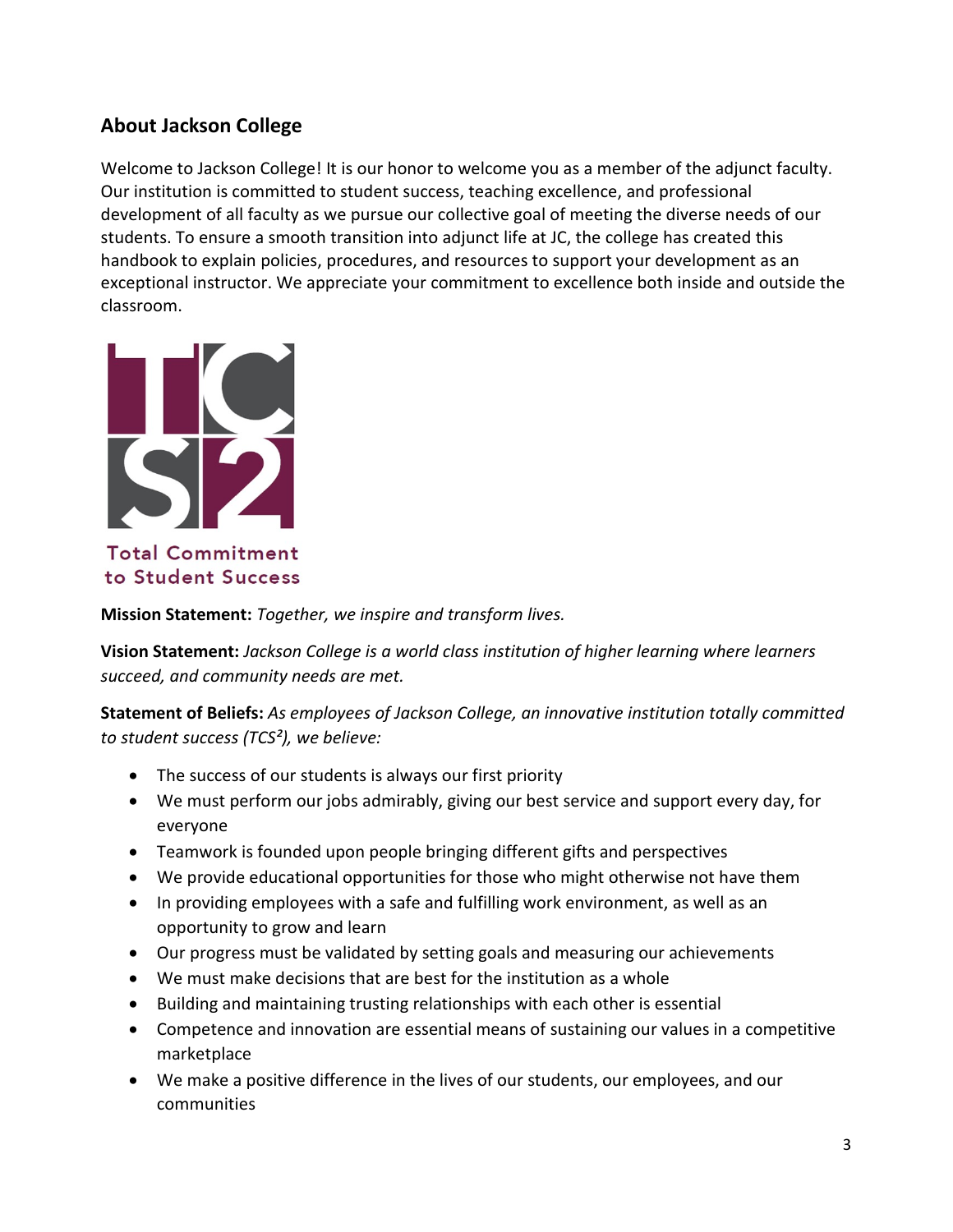- In the principles of integrity, opportunity and fairness
- We must prepare our students to be successful in a global environment
- Our work matters

Read more about our mission, vision, values and beliefs at [https://www.jccmi.edu/office-of-the](https://www.jccmi.edu/office-of-the-president/mission-documents/)[president/mission-documents/.](https://www.jccmi.edu/office-of-the-president/mission-documents/)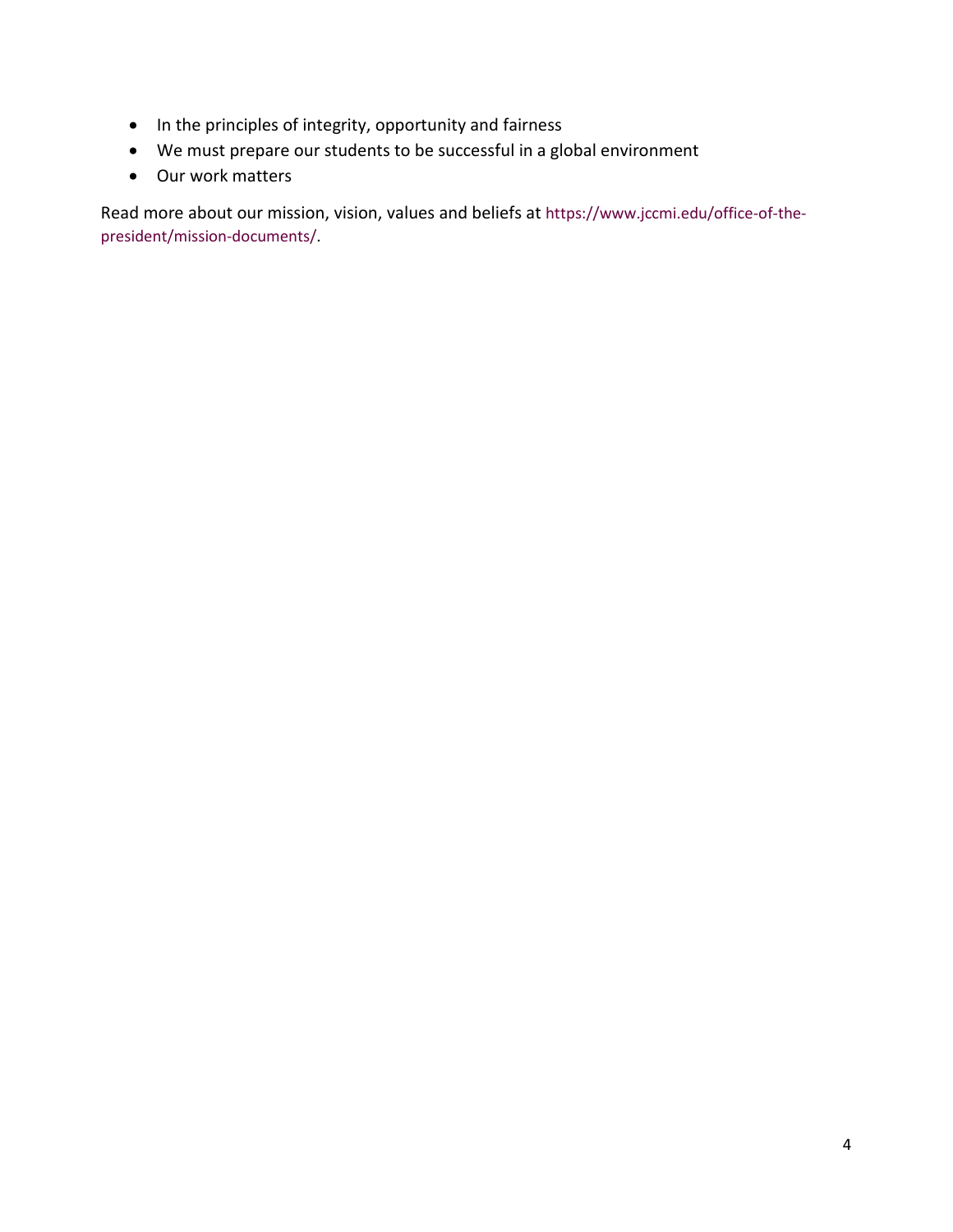# <span id="page-4-0"></span>**Expectations of Adjunct Faculty**

As an adjunct faculty member, you are critical to the success of our students and the college overall. All faculty at Jackson College, including adjuncts, are expected to accomplish the following:

- Teach with passion, competence, and integrity
- Create an interactive and engaging learning environment
- Develop a multicultural perspective of learning
- Get to know their students, including by taking attendance each class session to show students that attendance is important and supports their success
- Hold each class session for the full amount of time allotted
- Ask for help when needed
- Develop well-organized lesson plans

The following Faculty Commitments were developed by Jackson College faculty in Fall 2018. Thank you for your Total Commitment to Student Success (TCS²).

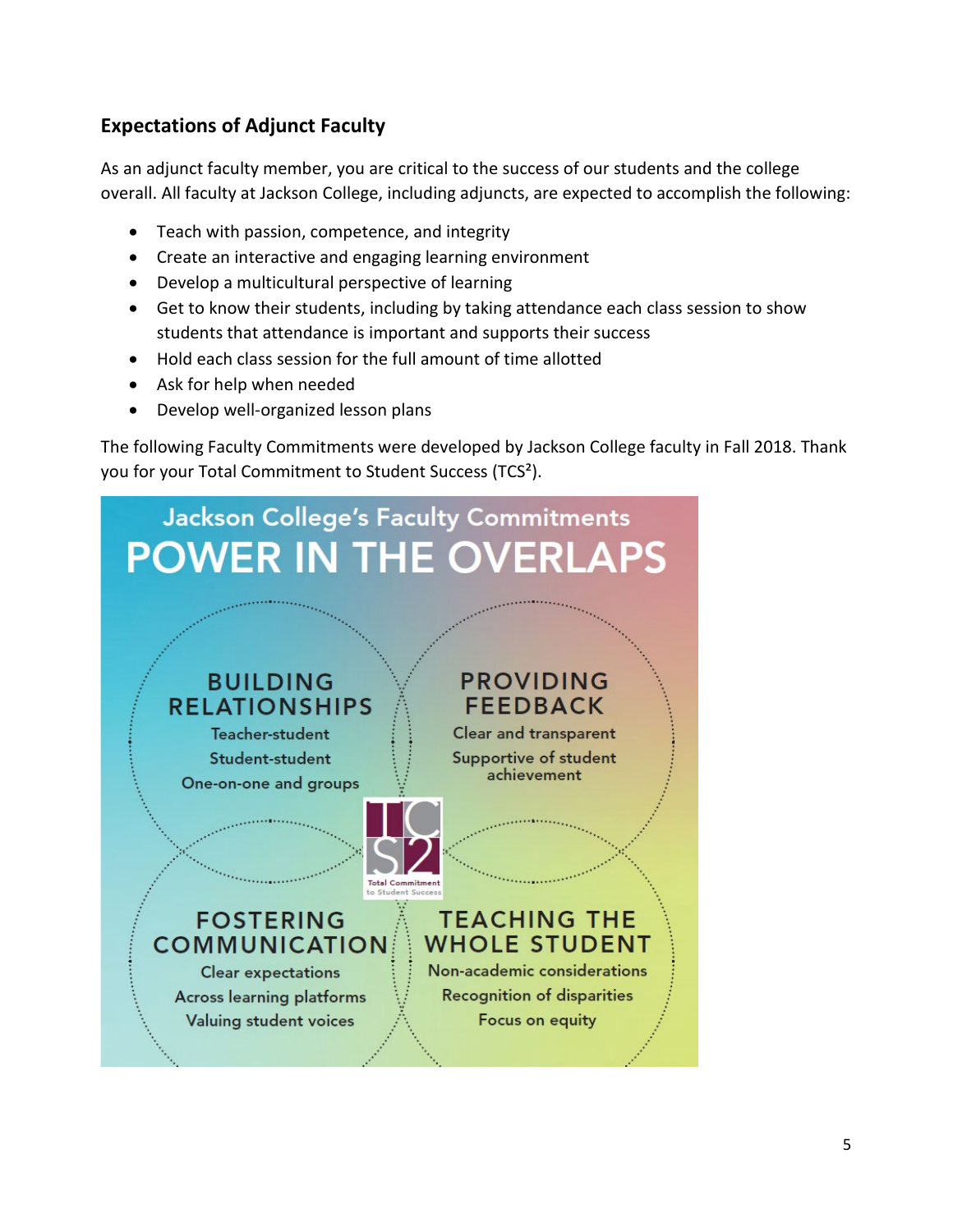# <span id="page-5-0"></span>**Our People**

#### **Institutional Leadership**

- Dr. Daniel J. Phelan President & CEO
- Cynthia Allen Senior Vice President / Chief Operating Officer
- Jason Valente Vice President for Advancement
- Darrell Norris Vice President of Finance/Chief Financial Officer
- Jeremy Frew Provost
- Jim Jones Vice President of Facilities and Information Technology

## **Academic Administrators**

- Jeremy Frew Provost
- Dr. Todd Butler Dean of Agriculture, Arts, Business, Humans Services, & Science
- Heather Ruttkofsky Dean of Health Professions & Professional-Technical Trades
- Dr. Brian Newberry Director of Jackson College Virtual
- Thomas Largent Adjunct Administrator
- Ashley Van Heest Director of Scheduling & Academic Initiatives
- Jennifer Adams Director of Library Services
- Erin Mazur Pathway Co-Chair Health Sciences Nursing
- Eddie Burkhead Pathway Chair of Skills Trades and Agriculture
- Dr. Stephen Young Pathway Chair of Business and Computer Technology
- Kristi Laird Pathway Co-Chair of STEM Math/Engineering
- Sara Main Department Chair of Foundational Studies
- Dr. Matt Badtke Pathway Co-Chair of STEM Sciences/Health & Physical Fitness
- Dr. Jacklyn Burkhard Pathway Chair of Human Services
- Dr. Kristen Stockbridge Pathway Co-Chair of Health Sciences Allied Health
- Tom McMillen-Oakley Pathway Chair of Liberal Arts

## **Student Service Administrators**

- Jeremy Frew Provost
- Monica Bouman Associate Dean of Student Services
- Julie Hand Associate Dean of Enrollment Management
- Zakary McNitt Registrar
- Bobby Beauchamp Director of Correctional Education Program (CEP)
- Andrew Spohn Director of Financial Aid
- Monica Bouman Director of the Center for Student Success; Disability and Inclusion Officer
- Melissa Merkel Director of TRIO
- Jessica Houston Student Ombudsman
- Antoine Breedlove Director of Multicultural Affairs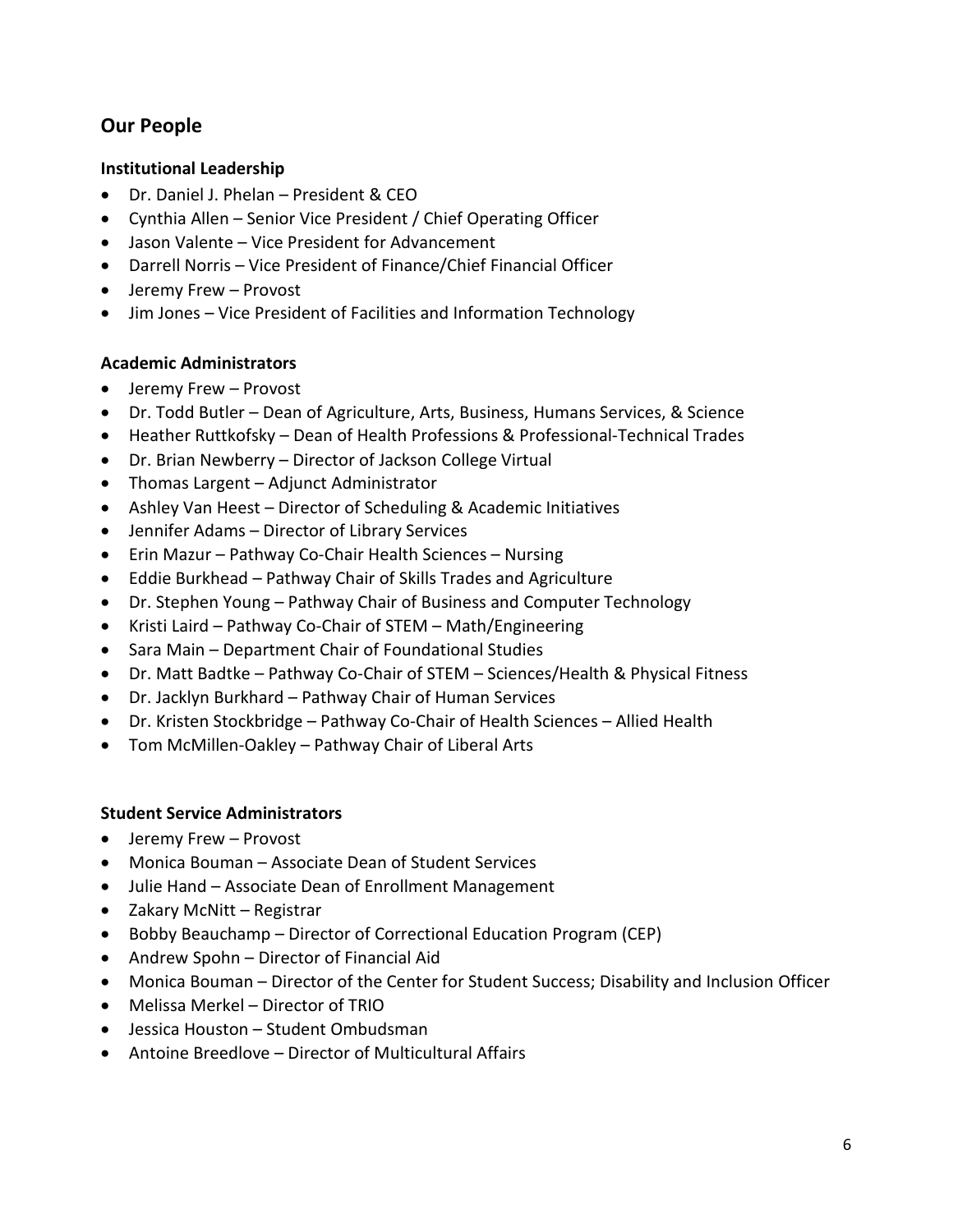# <span id="page-6-0"></span>**Jackson College Locations and Center Administrators**

## **Central Campus**

2111 Emmons Road Jackson, MI 49201 Phone: 517.787.0800

• More info on next page

#### **\*\*W. J. Maher Campus (North Campus)**

3000 Blake Road Jackson, MI 49201 Phone: 517.768.7097

- **Cindy Gilmore**  Executive Assistant, W.J. Maher Campus (GilmoreCindyL@jccmi.edu)
- **Jamie Witt** Campus Services Coordinator, W. J. Maher Campus (WittJamieA@jccmi.edu)

## **JC@LISD Campus (Adrian/Lenawee)**

1376 N. Main Street Adrian, MI 49221 Phone: 517.265.5515

- **Michael Masters** Dean, JC@LISD-TECH [\(mastersmichaelp@jccmi.edu\)](mailto:mastersmichaelp@jccmi.edu)
- **Marianne Finch** Center Coordinator, JC@LISD-TECH [\(finchmariannk@jccmi.edu\)](mailto:finchmariannk@jccmi.edu)

## **JC LeTarte Center (Hillsdale)**

3120 W. Carleton Rd. Hillsdale, MI 49242 Phone: 517.437.3343

• **Amanda Janes** - Center Coordinator, Clyde LeTarte Center, Hillsdale [\(janesamandam@jccmi.edu\)](mailto:janesamandam@jccmi.edu)

#### **Correctional Education Program**

Jackson College partners with the Michigan Department of Corrections (MDOC) to deliver JC courses in several MDOC facilities across the state. We also offer JC courses at the Federal Correctional Institution in Milan, Michigan.

- Bobby Beauchamp Director, Correctional Education Program [\(beauchaWR@jccmi.edu\)](mailto:beauchaWR@jccmi.edu)
- Nadia El Anani Student Success Navigator- CEP [\(elananinadiam@jccmi.edu\)](mailto:elananinadiam@jccmi.edu) o Gus Harrison, Parnall, & Women's Huron Valley
- Brittany Riggins Student Success Navigator-CEP [\(rigginsbrittanc@jccmi.edu\)](mailto:rigginsbrittanc@jccmi.edu)

## o Cooper, Lakeland, & Milan

- Samuel Fonseca Student Success Navigator CEP [\(FonsecaSamuelD@jccmi.edu\)](mailto:FonsecaSamuelD@jccmi.edu)
	- o Cotton & St. Louis

**\*\***Due to the COVID-19 pandemic, location is closed for instruction until it has been determined safe by the institution's leadership.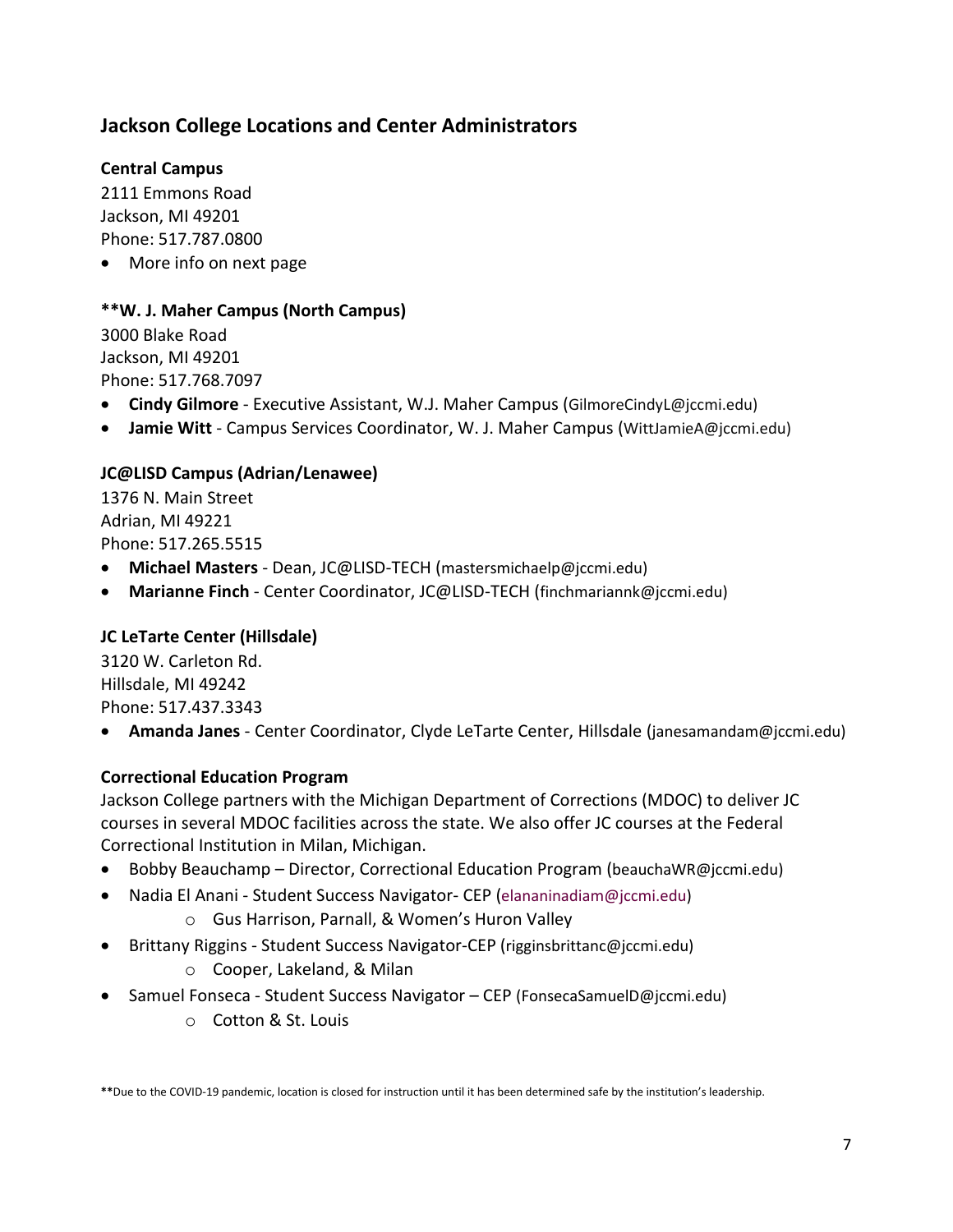# <span id="page-7-0"></span>**Coordinators on Central Campus**

The Building Information Coordinators are an adjunct's best resource on Central Campus. If you need help accessing classrooms; securing classroom supplies; using instructional technology, copy machines, or adjunct mailboxes; or notifying students of a class cancellation, please contact the appropriate Coordinator.

#### **Karen Hocter**

Dean's Coordinator 517.796.8627 [hocterkarenm@jccmi.edu](mailto:marlerkarenl@jccmi.edu)

#### **Heather Wollet**

Instructional Innovation & Building Information Coordinator 517.796.8285 [wolletheatherl@jccmi.edu](mailto:wolletheatherl@jccmi.edu)

#### **David Mosby**

Building Information Coordinator for James McDivitt Hall/ Honors @ JC Coordinator 517.796.8450 mosbydavidy01@jccmi.edu

**Becky Bartley** Allied Health/Building Coordinator 517.796.8564 BartleyRebeccaL@jccmi.edu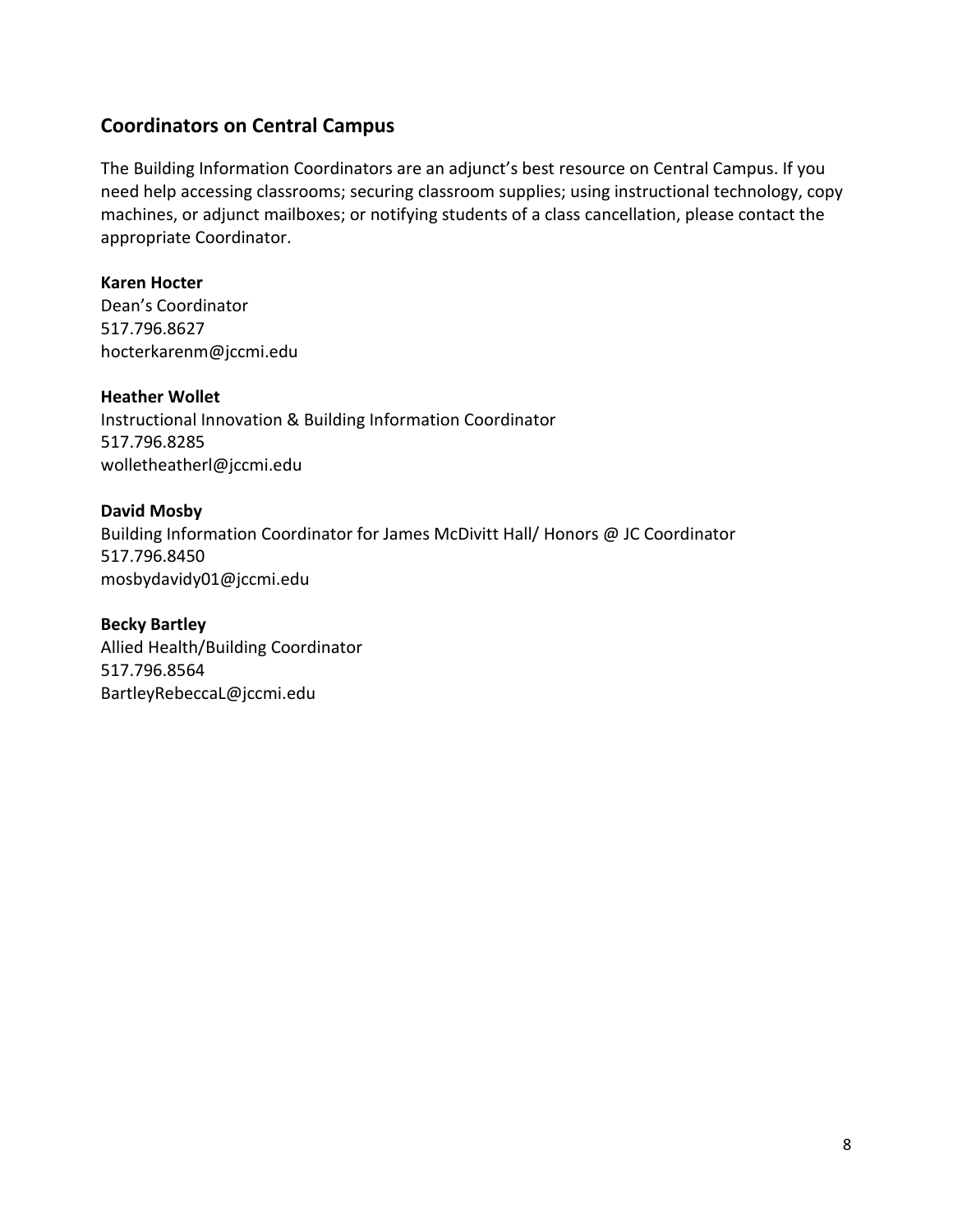## <span id="page-8-0"></span>**Instructional Innovation**

Another great resource for adjuncts is the Adjunct Administrator. The Administrator is your pointperson for anything related to adjunct faculty policies, certification, and professional development.

#### **Thomas Largent**

Email: [largentthomasl@jccmi.edu](mailto:largentthomasl@jccmi.edu) Phone: 517-796-8526 Office: BW 258

The Instructional Innovation Coordinator is another great resource for adjuncts.

## **Heather Wollet** Email: [wolletheatherl@jccmi.edu](mailto:wolletheatherl@jccmi.edu) Phone: 517-796-8582 Office: BW 248A

The Coordinator and Administrator are also reachable at [JCAdjunctSupport@jccmi.edu.](mailto:JCAdjunctSupport@jccmi.edu)

#### **Center for Innovation**

Also known as "The Sandbox," the Center for Innovation is a place where faculty and staff can go to learn, connect, collaborate, and innovate—always with the focus on supporting student success. It is located in Bert Walker Hall, room 238.

The Sandbox supports instructional innovation and fosters faculty and staff communities that strengthen Jackson College's "Total Commitment to Student Success."

#### **Center for Innovation Staff**

#### **Heather Wollet**

Instructional Innovation & Building Information Coordinator [wolletheatherl@jccmi.edu](mailto:wolletheatherl@jccmi.edu) 517.787.0800 ext. 8285

#### **Brian Newberry**, Ph.D.

Director of Jackson College Virtual [newberrbrianm@jccmi.edu](mailto:newberrbrianm@jccmi.edu) 517.990.1368 Office: BW 246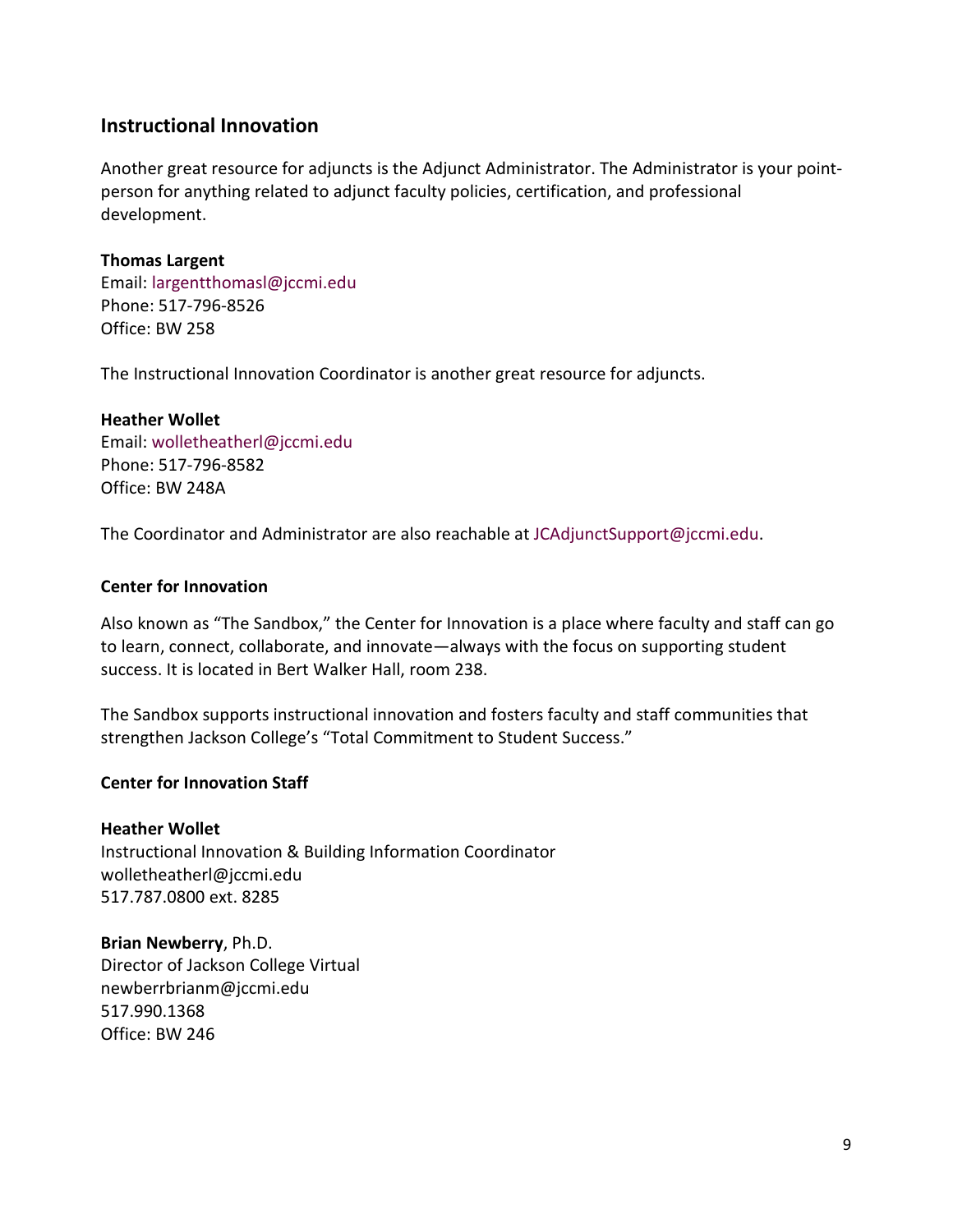# <span id="page-9-0"></span>**Technology Services**

## **Solution Center**

- Contact the JC Solution Center at [jcsolutioncenter@jccmi.edu](mailto:jcsolutioncenter@jccmi.edu) or 517.796.8639.
	- o The Solution Center also provides walk-in assistance.
	- o Please check your Jackson College email often as this is the Solution Center's primary means of notifying you of any updates or interruptions in the system.

## **JetNet Resources**

- JetNet is Jackson College's learning management system.
	- o All instructors have access to a JetNet shell for their courses at the beginning of every semester and are urged to utilize JetNet's versatile tools for posting course syllabi, schedules, assignments, and grades.
- For training or assistance in JetNet, please contact Dr. **Brian Newberry** at **517.990.1368** or **[newberrbrianw@jccmi.edu](mailto:newberrbrianw@jccmi.edu)**.
- To support our students' interest in monitoring their academic progress, **all** JC faculty are requested to regularly post their grades on JetNet.

## **Printing/Copying Services**

Currently, limited due to COVID-19. Please check with your lead faculty member or the Adjunct Administrator to determine the proper procedure, as needed.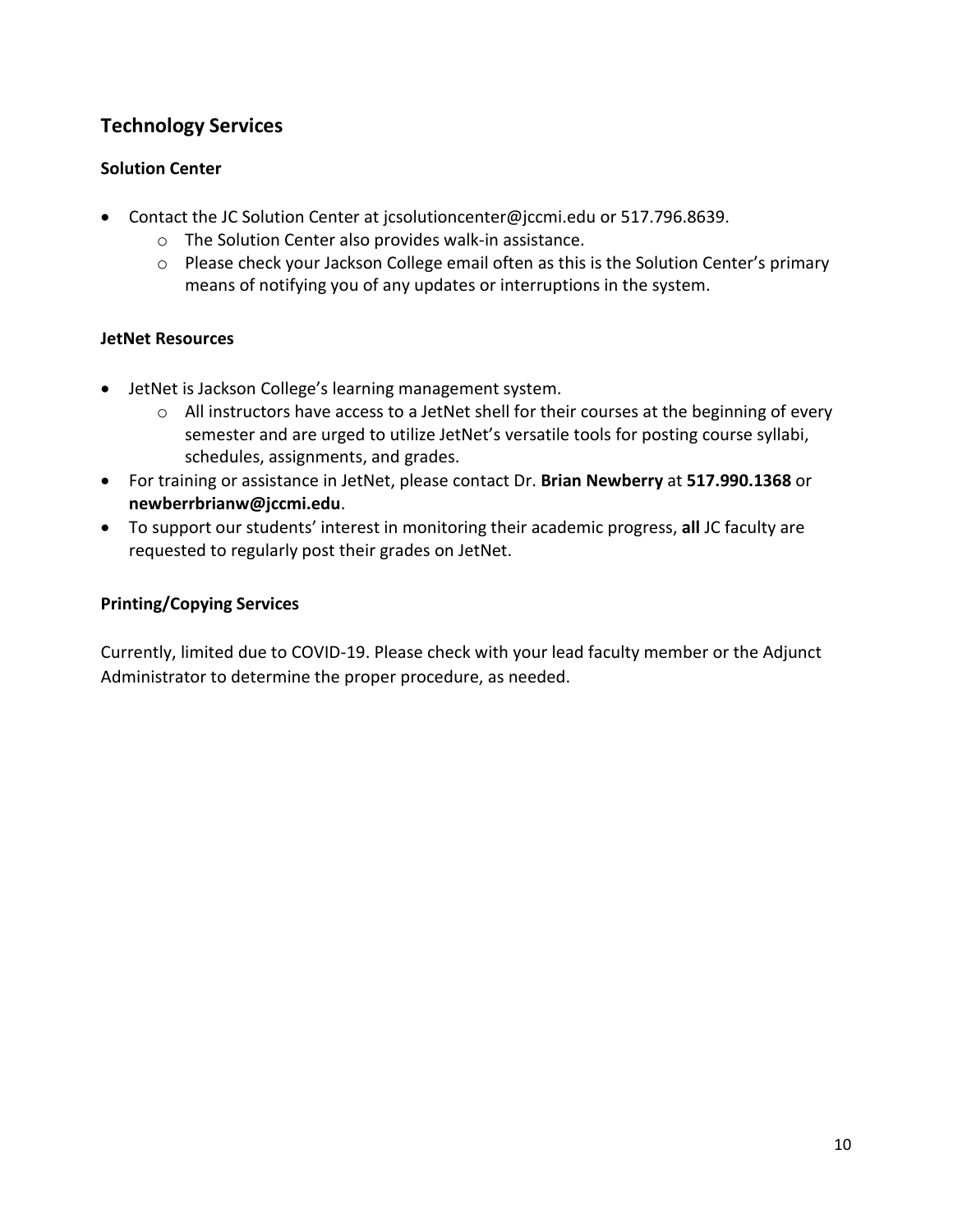# <span id="page-10-0"></span>**Adjunct Workspaces**

Adjuncts have access to workspaces in the following buildings on Central Campus: Justin Whiting Hall, McDivitt Hall, and Bert Walker Hall. Each workspace provides access to computers, phones, and copying machines.

## **Justin Whiting (JW) Hall**

- Adjunct Workspace Room 238
- Copy Machine Room 243

#### **James McDivitt (JM) Hall**

- Adjunct Workspace Room 150A
- Copy Machine Room 121

#### **Bert Walker (BW) Hall**

- Adjunct Workspace By Room 248
- Copy Machine Next to Center for Innovation, Room 238

JC at LISD Tech and LeTarte Center all provide an adjunct lounge with access to a phone, copy machine, refrigerator, microwave, and computers.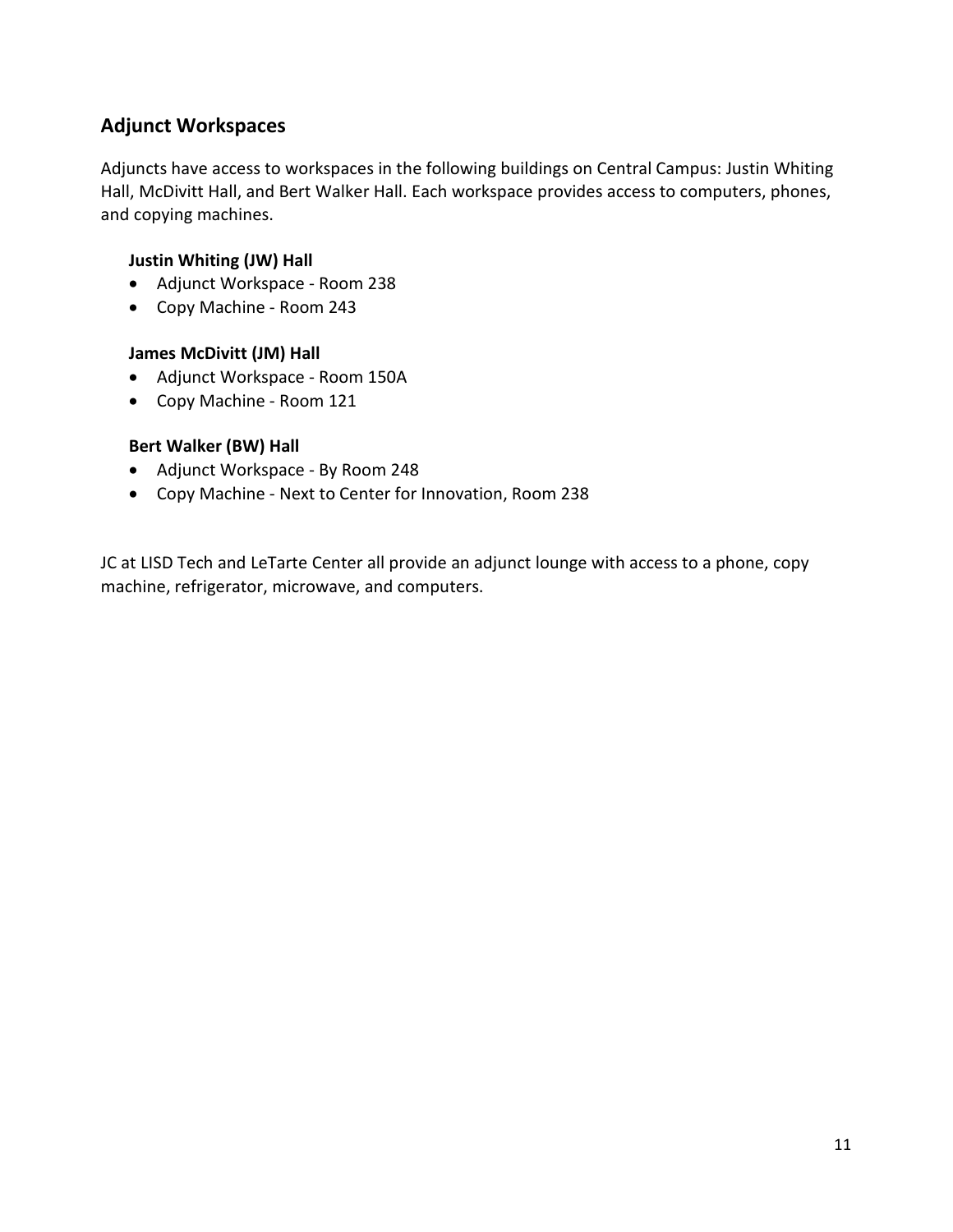# <span id="page-11-0"></span>**Reporting Attendance for Hybrid, Face-to-Face, and Synchronous Learning Sections in JetStream**

- 1. **Take attendance** each class session and regularly monitor the academic activity of each student.
	- For face-to-face and hybrid classes, enter attendance details **within 48 hours** of each class period vi[a JetStream.](https://jetstream.jccmi.edu/student/)
- 2. Indicate if a student **"Never Attended"** by the *census* date above using [JetStream.](https://jetstream.jccmi.edu/student/)
	- You must submit "**Never Attended"** for any student who is on your roster but never attended (or for online classes, for any student who has never logged in and actively engaged in the class) and this must be submitted prior to the *census* date above.
	- Submitting "Never Attended" for a student drops them from your class.
	- In JetStream, enter this info on the *Grading* tab then clicking on *Final Grade* link.
- 3. Indicate **"Last Date of Attendance"** using **[JetStream.](https://jetstream.jccmi.edu/student/)**
	- After the *census* date above, if a student has not engaged in academic activity over a twoweek timeframe, input their **Last Date of Attendance**. Submitting this information in a timely manner is critically important, so that we comply with federal financial aid guidelines.
	- Submitting a "Last Date of Attendance" for a student drops them from your class.
	- In JetStream, enter this info on the *Grading* tab then clicking on *Final Grade* link.
- 4. Submit **Retention Alerts** for students who are struggling academically and could use extra support.
	- Use JetStream to submit a Retention Alert to inform Navigators about specific concerns you have with a student, so Navigators know best how to follow up.
	- An FAQ list about Retention Alerts is available [here.](https://www.youtube.com/watch?v=z8Lz1IOyJeI&feature=emb_logo)

## **Visit [www.jccmi.edu/jetstreamfaculty](http://www.jccmi.edu/jetstreamfaculty) for more info, including training and tutorials on JetStream.**

**If you are unable to log into JetStream, please contact the Solution Center at 517-796-8639.**

**Please remember that for Federal reporting requirements for any student who has stopped attending class, we must mark the last date of attendance for the student or "never attended" for the student.**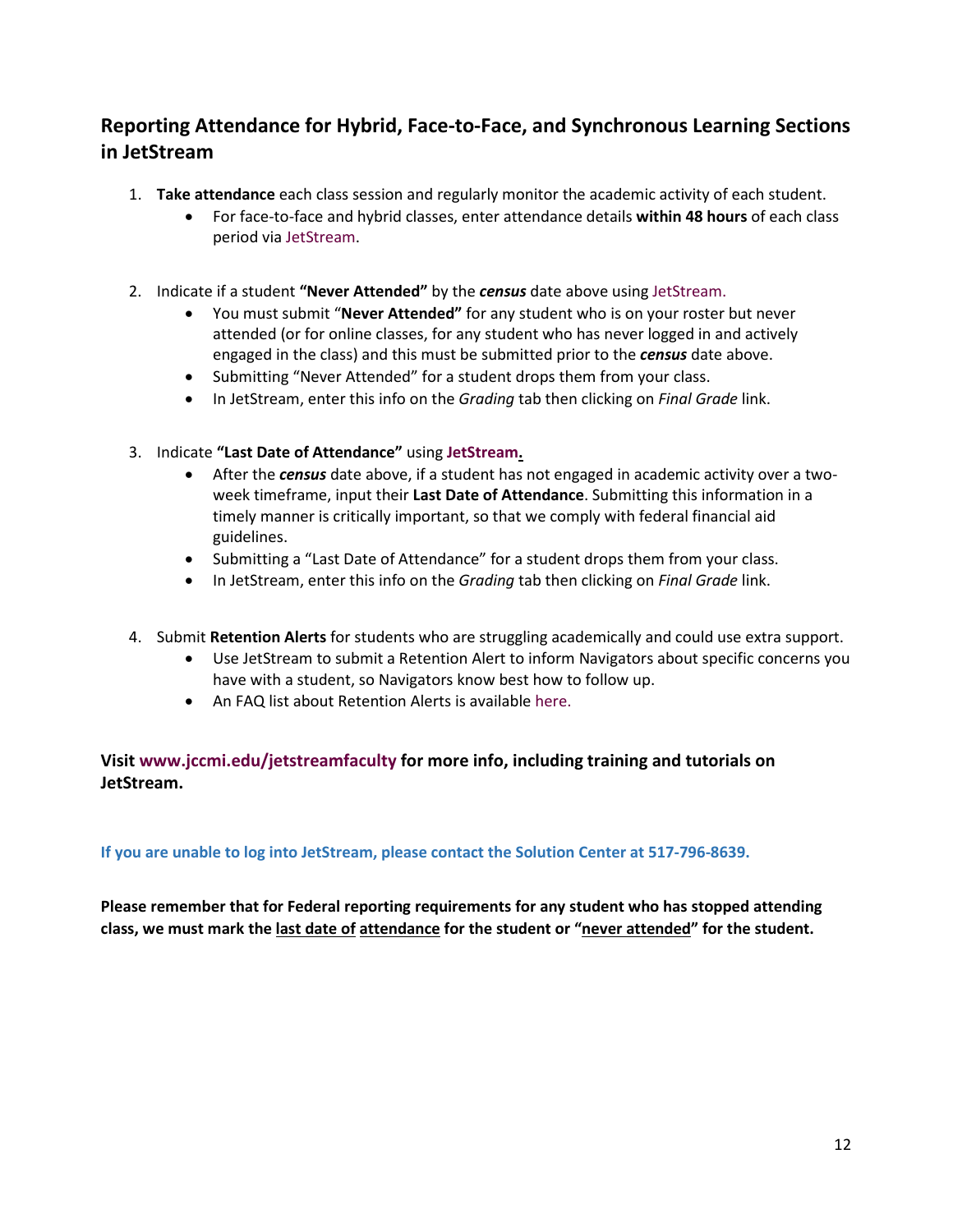# <span id="page-12-0"></span>**Reporting Attendance for Fully Asynchronous Online Sections in JetNet**

- 1. You will take attendance by Thursday of each week in JetStream.
- 2. If a student **"Never Attended"** by the *census* date above using [JetStream.](https://jetstream.jccmi.edu/student/)
	- You must submit "**Never Attended"** for any student who is on your roster but never attended (or for online classes, for any student who has never logged in and actively engaged in the class) and this must be submitted prior to the *census* date above.
	- Submitting "Never Attended" for a student drops them from your class.
	- In JetStream, enter this info on the *Grading* tab then clicking on *Final Grade* link.
- 3. Indicate **"Last Date of Attendance"** using **[JetStream.](https://jetstream.jccmi.edu/student/)**
	- After the *census* date above, if a student has not engaged in academic activity over a twoweek timeframe, input their **Last Date of Attendance**. Submitting this information in a timely manner is critically important, so that we comply with federal financial aid guidelines.
	- Submitting a "Last Date of Attendance" for a student drops them from your class.
	- In JetStream, enter this info on the *Grading* tab then clicking on *Final Grade* link.
- 4. Submit **Retention Alerts** for students who are struggling academically and could use extra support.
	- Use JetStream to submit a Retention Alert to inform Navigators about specific concerns you have with a student, so Navigators know best how to follow up.
	- An FAQ list about Retention Alerts is available [here.](https://www.youtube.com/watch?v=z8Lz1IOyJeI&feature=emb_logo)

## **Visit [www.jccmi.edu/jetstreamfaculty](http://www.jccmi.edu/jetstreamfaculty) for more info, including training and tutorials on JetStream.**

#### **If you are unable to log into JetStream, please contact the Solution Center at 517-796-8639.**

**Please remember that for Federal reporting requirements for any student who has stopped attending class, we must mark the last date of attendance for the student or "never attended" for the student.**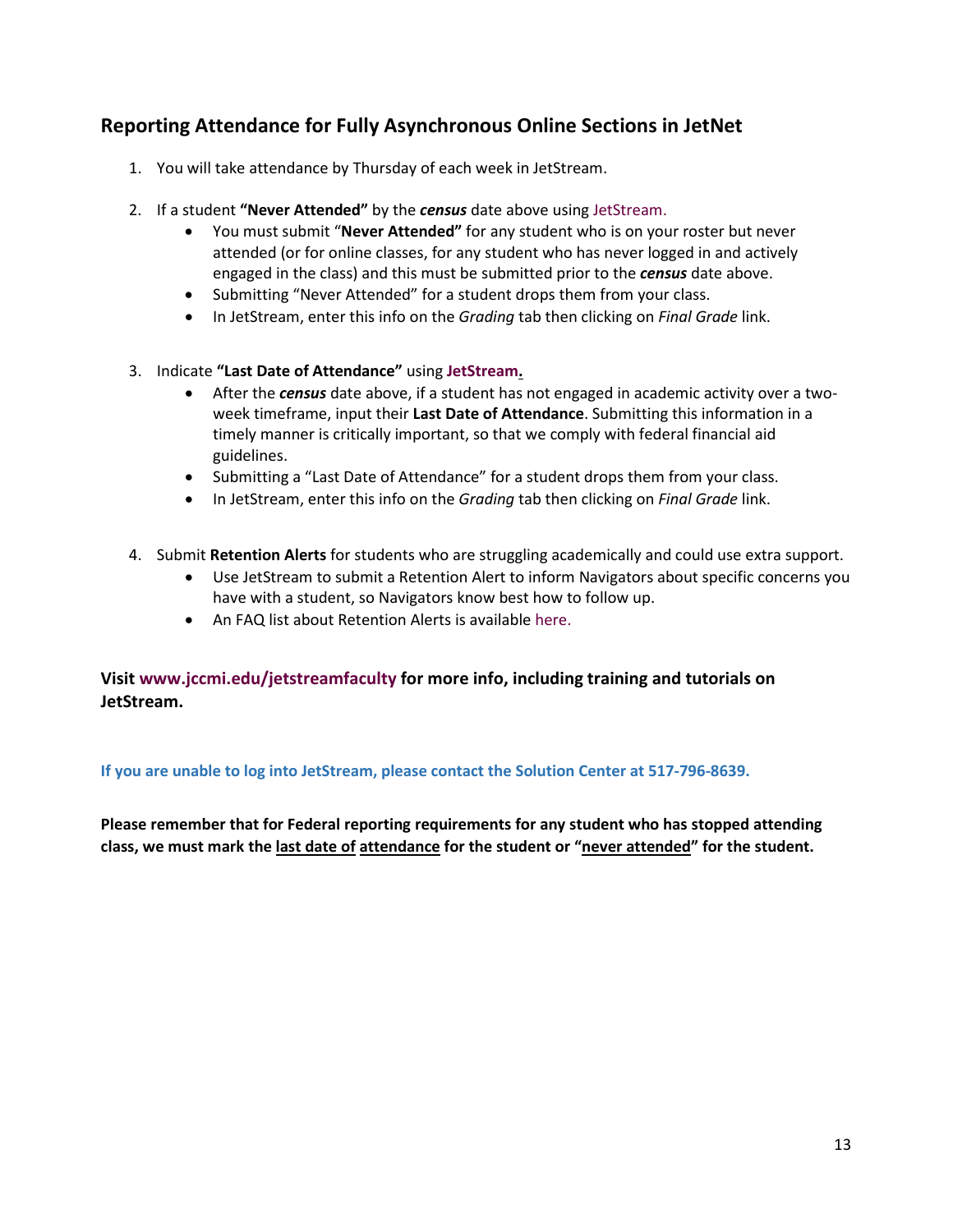# <span id="page-13-0"></span>**Retention Alert**

Retention Alert (RA) is a great way for the college to intervene in real time to help our students that are struggling academically. RA allows for instructors to submit detailed notes on specific student behaviors, so Student Success Navigators know best how to follow up with each student. This supports our Total Commitment to Student Success.

#### **How do I submit a Retention Alert case for a student?**

- Visit the Faculty Training and Tutorials page accessible from the Intranet: [Attendance/Retention](https://intranet.1.jccmi.edu/departments/faculty/training-tutorials/#jc-tabs-1-tab-1)  [Alert](https://intranet.1.jccmi.edu/departments/faculty/training-tutorials/#jc-tabs-1-tab-1) to view a short Retention Alert video that explains how to submit a Retention Alert case on a student through JetStream. Steps summarized below:
	- 1. Go to your class roster in JetStream under Faculty and copy the student's ID number.
	- 2. Click Daily Work and select Retention Alert.
	- 3. Click on the "Contribute Retention info".
	- 4. Paste the Student ID number into the search bar and search.
	- 5. Fill out the form with as many details as possible to help the Navigator.
	- 6. Click 'Submit.' This will create a case for the student and send it to the Navigator.

#### **When are Retention Alerts due?**

• Retention Alerts can be submitted anytime, and we encourage you to submit a Retention Alert as soon as a student shows signs of needing help.

#### **Who can I contact with additional questions about Retention Alert?**

• If you have additional questions about Retention Alert, contact Terry Anderson at AndersoTerrencP@jccmi.edu, Monica Bouman at BoumanMonicaL@jccmi.edu, or Sue Risner RisnerSusanL@jccmi.edu. You can also review the Retention Alert manual at [Faculty -](https://intranet.1.jccmi.edu/wp-content/uploads/sites/7/2020/12/Retention-Alert-Faculty-Instructions.pdf) RA Case **[Creation](https://intranet.1.jccmi.edu/wp-content/uploads/sites/7/2020/12/Retention-Alert-Faculty-Instructions.pdf)**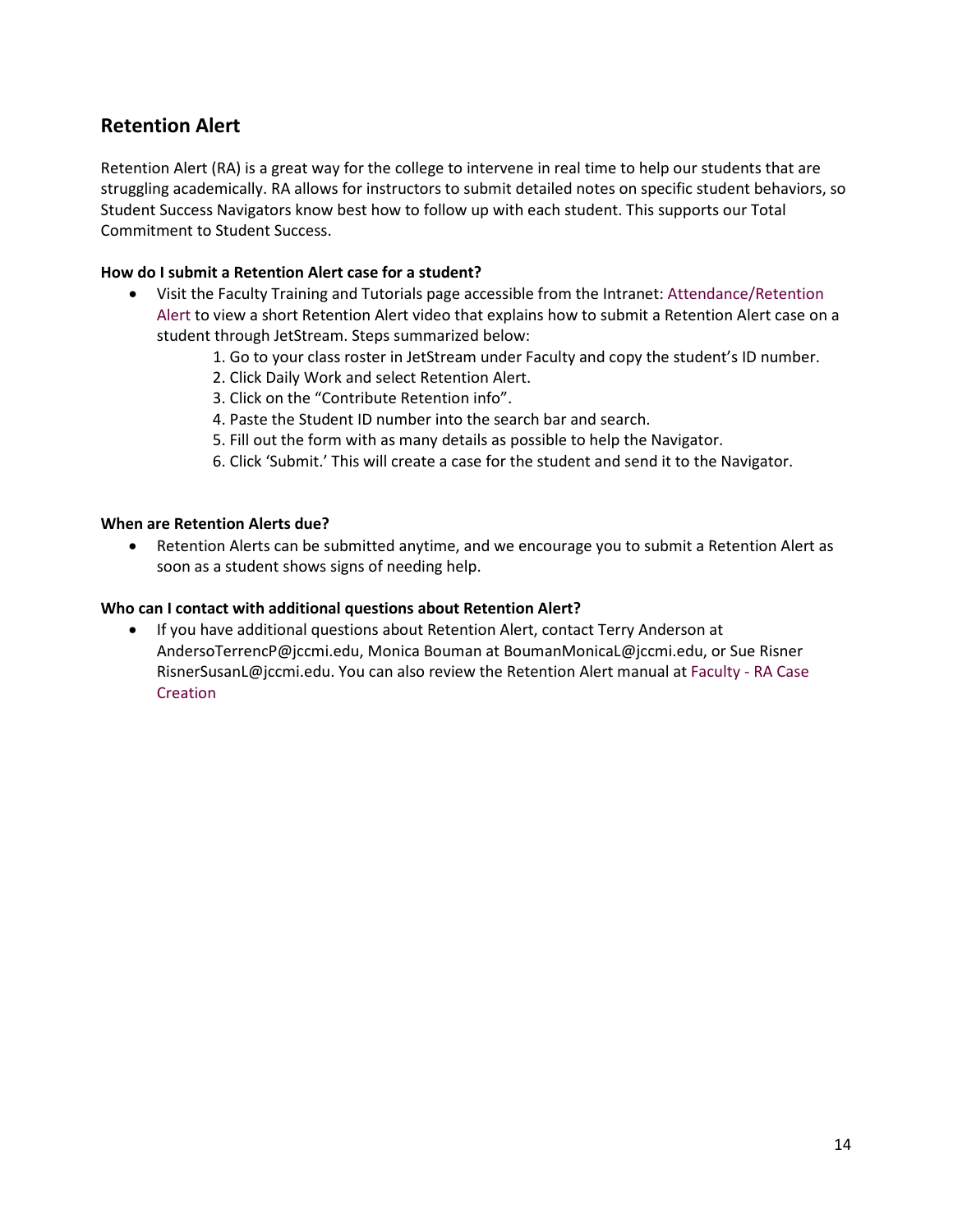# <span id="page-14-0"></span>**Course Syllabi**

All JC faculty (Full and Adjunct) are required to submit an electronic copy of each course syllabus to the Academic Dean's office via the JetNet Syllabi page by the end of the first week of classes. Syllabi information can be found on the [Adjunct Resources](https://www.jccmi.edu/academic-deans/adjunct-resources/) webpage [\(Employee Central -> Faculty -](https://intranet.1.jccmi.edu/departments/faculty/training-tutorials/#jc-tabs-1-tab-2) [> Training & Tutorials](https://intranet.1.jccmi.edu/departments/faculty/training-tutorials/#jc-tabs-1-tab-2)

Please note that the course syllabi should include the following:

- Course title and number
- Course meeting location and time
- Course instructor and contact information
- Required materials for the course (i.e. text and/or supplies)
- Course objectives
- Assignments and due dates
- Grading scale
- Expectations (i.e. student behavior, written work format, etc.)
- Late assignment policy
- Course Calendar
- General Education Outcome(s) met by the course

# <span id="page-14-1"></span>**College Closings**

If the college is closing due to inclement weather or other reasons, this information is transmitted through the following means:

- Announcements on local radio and TV stations
- Nixle (you may register at www.nixle.com)
- JC website alert and banner
- Phone messages on the JC switchboard announcing closing

More information is available at: <https://www.jccmi.edu/about/weather-closings-cancellations>

Instructors are not expected to make up missed class time due to college closing.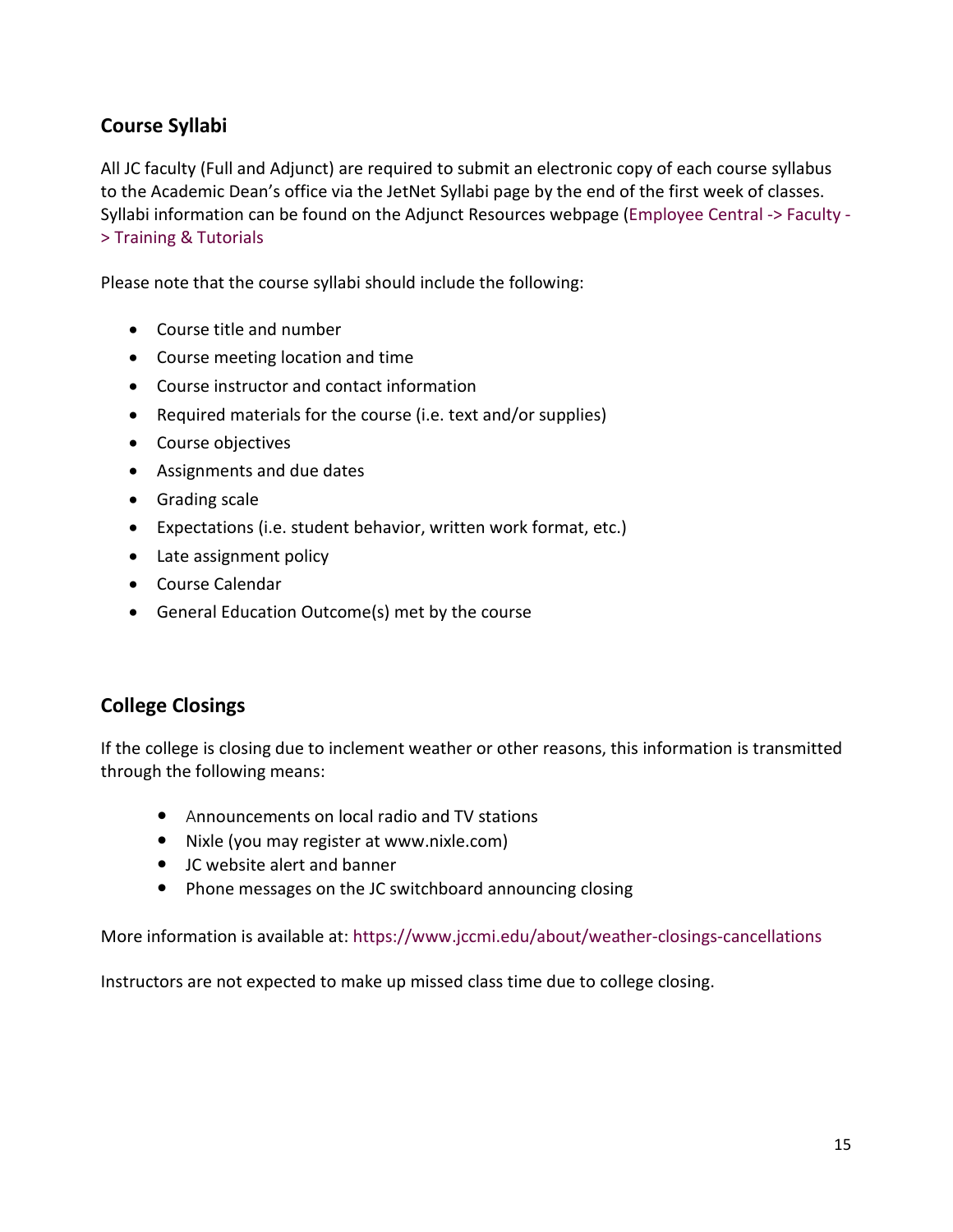# <span id="page-15-0"></span>**Absence Policy**

It is vital that you inform the college if you cancel a class session. Failure to notify JC of your absence is grounds for dismissal with ineligibility for rehire.

If you are unable to attend a class, you must contact the following individuals *as soon as possible*:

- 1. Your appropriate Center Administrator or Building Information Coordinator *by emailing the following*: [JCFacultyAbsence@jccmi.edu](mailto:JCFacultyAbsence@jccmi.edu)
	- This is a group email that includes all Building Information Coordinators. They can assist with informing your students of the class cancellation and will post a sign on the room notifying everyone that class has been cancelled.
- 2. Your students
	- You are encouraged to email your students and post a message on your JetNet page about the cancellation.
- 3. Your department chair and lead faculty member (if different from your department chair).
	- You can choose "cc" them on the email to [JCFacultyAbsence@jccmi.edu.](mailto:JCFacultyAbsence@jccmi.edu) The Building Information Coordinators will also keep department chairs/lead faculty aware of absences.

If you know beforehand that you will be absent, please attempt to find a substitute. Contact your lead faculty and/or department chair about qualified substitutes.

**NOTE**: Each adjunct is permitted one class period absence with pay each semester. For example, if you have two classes in one day but are absent the entire day, you are only paid for one class. The instructor will not receive pay for any absences beyond the one permitted class absence.

Please complete and submit an **Adjunct Absence Form** to your respective department chair for each absence. The form can be found in the appendix of this document and under the "Forms" tab of the Adjunct Resources page on the JC webpage at<https://www.jccmi.edu/faculty-resources/>

Instructions on how to complete the form can also be found on the Adjunct Resources page at [https://www.jccmi.edu/wp-content/uploads/AdjunctAbsenceInstructions09.pdf.](https://www.jccmi.edu/wp-content/uploads/AdjunctAbsenceInstructions09.pdf)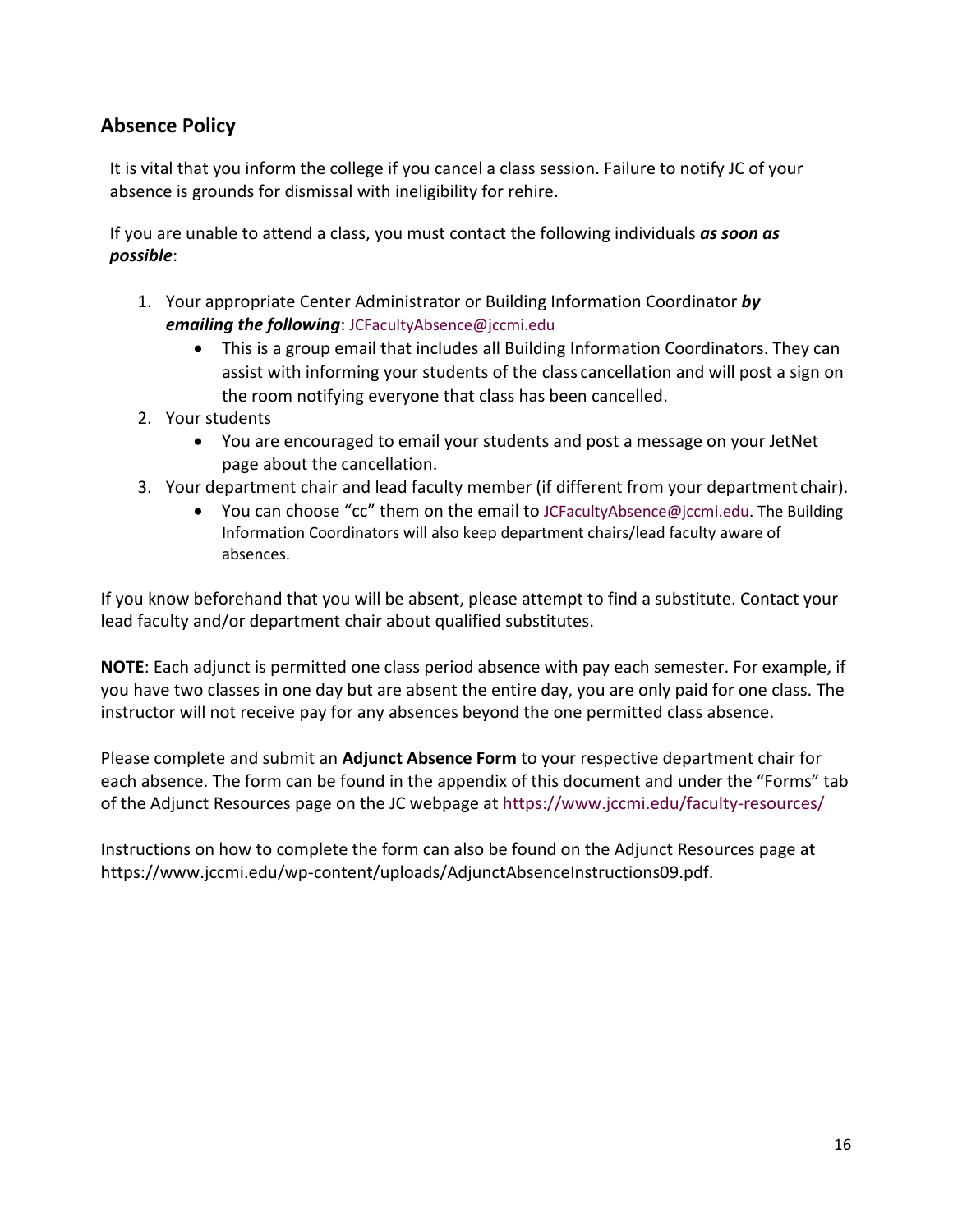# <span id="page-16-0"></span>**Guided Pathways**

Jackson College is one of the leading community colleges in the country that has embraced the *guided pathways* model of creating very structured and coherent program maps that align with students' goals for careers and further education. The guided pathway approach ultimately supports student success by helping students complete programs and earn credentials faster.

A pathway is a broad content area that students choose as they begin college. Programs of study at Jackson College are organized into six career pathways:

- Business and Computer Technology
- Health Sciences
- Human Services
- Liberal Arts
- Science, Technology, Engineering, and Mathematics (STEM)
- Skilled Trades and Agriculture

Guided by program maps that provide a recommended sequence of courses for each program of study, students meet with their assigned **Student Success Navigators** to build their education plan spanning all semesters through to their graduation. Students meet with their navigators several times a semester to check on progress and make adjustments to their educational plan as necessary.

In addition, all JC students enroll in **Seminar 140, Seminar in Life Pathways**, their first semester at JC. (Exceptions include dual-enrolled high school students and guest students who wish only to take few select classes.) Based on the *On Course* student success and retention frameworks, students will learn about, develop, and apply principles and characteristics that are necessary for success in education, careers, and life. Through the Life Map Project, students will understand the rigor and requirements of their identified career pathway, set completion goals (skill set, concentration, certificate, degree and/or transfer), and create a student education plan.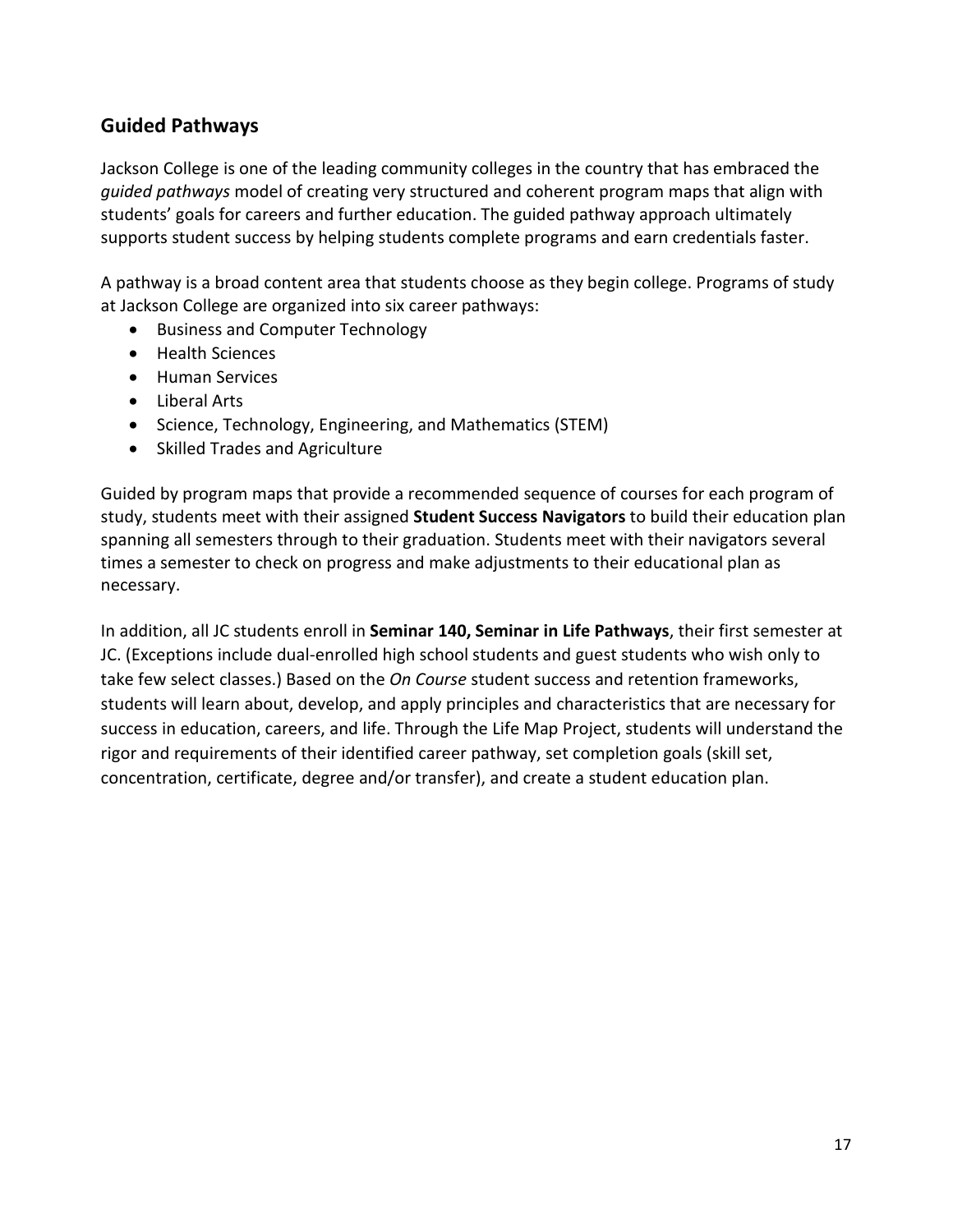# <span id="page-17-0"></span>**General Education Outcomes**

Jackson College has identified seven **General Education Outcomes** (GEOs) as necessary skill areas students should possess when completing general education requirements at JC. Rubrics have been developed by each department to assess how each course meets its respective GEO in relation to the new Guided Pathways map required of each student. Adjuncts are provided GEO information and assessment rubrics course by lead faculty or department chairs.

- GEO 1: Write clearly, concisely and intelligibly.
- GEO 2: Speak clearly, concisely and intelligibly.
- GEO 3: Demonstrate computational skills and mathematical reasoning.
- GEO 4: Demonstrate scientific reasoning.
- GEO 5: Understand human behavior, social systems and the principles which govern them.
- GEO 6: Understand aesthetic experience and artistic creativity.
- GEO 7: Understand and respect the diversity and interdependence of the world's peoples and cultures.

In conjunction with these GEOs, the College also has identified three **Essential Competencies** (ECs) that span across all six pathway areas:

- EC 1: Think critically and act responsibly.
- EC 2: Work productively with others, recognizing individual contributions to group success.
- EC 3: Exhibit technological literacy.

For more information, visit JC's Student Assessment page at [Employee Central -> Faculty ->](https://intranet.1.jccmi.edu/departments/faculty/assessment/)  [Assessment](https://intranet.1.jccmi.edu/departments/faculty/assessment/)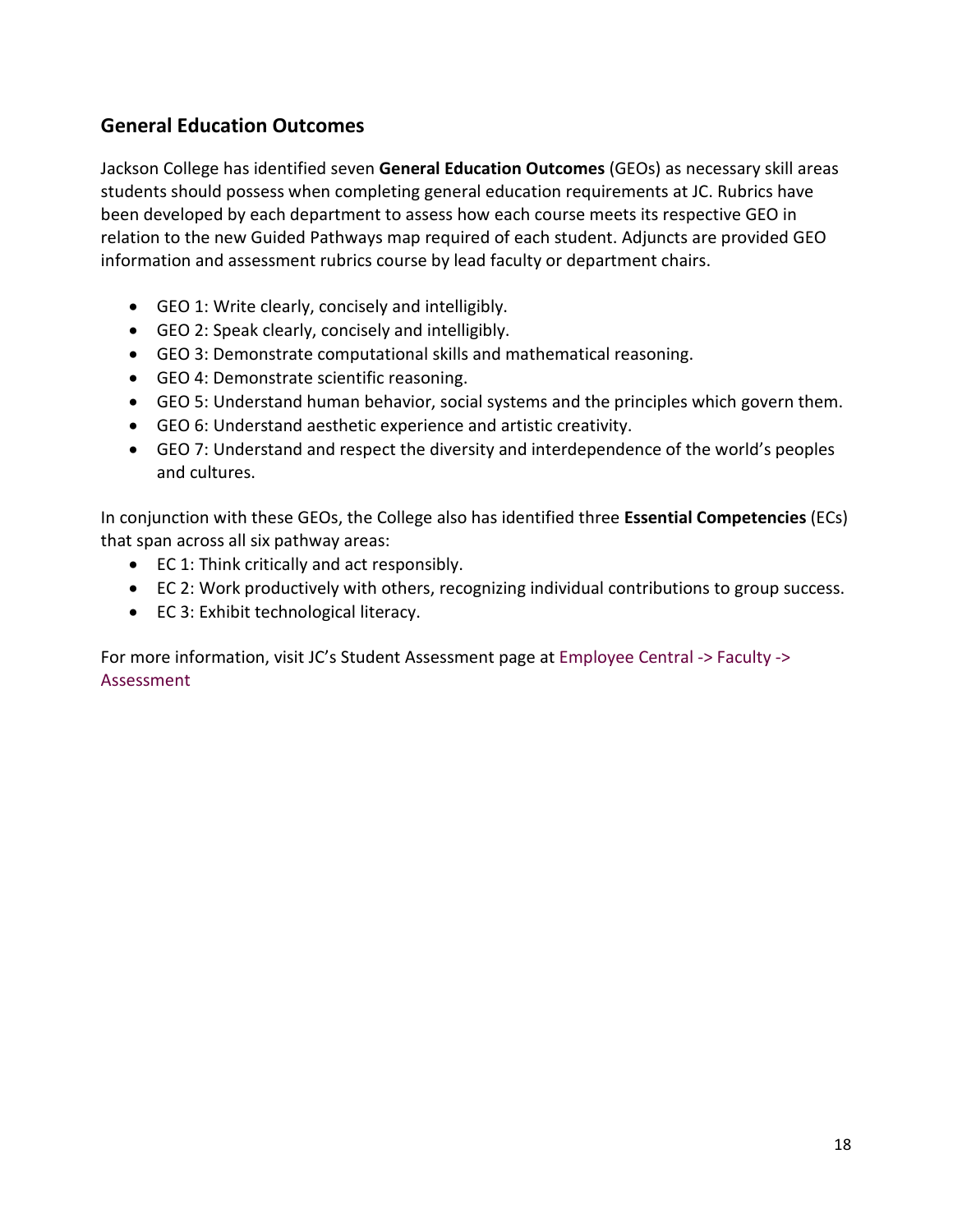# <span id="page-18-0"></span>**Center for Student Success**

The Center for Student Success (CSS) is located online at [https://www.jccmi.edu/center-for](https://www.jccmi.edu/center-for-student-success/)[student-success/](https://www.jccmi.edu/center-for-student-success/) and offers free support services to all Jackson College students. At an instructor's request, a CSS staff member is available to do a virtual or regular class visit and give a 15-minute introductory presentation. You can e-mail them at **[JCCSS@jccmi.edu](about:blank)** or call 517-796- 8415

## **Tutoring**

CSS is staffed with trained peer tutors and professional writing tutors available to help by e-mailing [JCCSS@jccmi.edu](mailto:JCCSS@jccmi.edu) or calling 517-796-8415. If a tutor is not currently available for a particular class, a request can be made, and the CSS will do their best to meet the need. Other services include the following:

- Help with classes at all levels, developmental through honors classes
- Guidance with writing papers, including brainstorming, organization, sentence level development, proofreading, and proper use of Modern Language Association (MLA) and American Psychological Association (APA) formats
- Assistance with understanding assignments
- Preparation for course placement, tests, and quizzes
- Effective note-taking
- Development of test-taking skills
- Management of test anxiety
- Textbook reading strategies
- Supplemental Instruction (SI) leaders in designated math classes

## **Supplemental Instruction Leaders**

Supplemental Instruction (SI) is a learning enhancement program. SI Leaders are students who serve as peer coaches in math and science courses in which they have been previously successful. In addition to in-class assistance, SI Leaders facilitate sessions that meet outside of class at various times and locations each week.

The SI Session schedule can be found on the CSS web page at [https://www.jccmi.edu/center-for](https://www.jccmi.edu/center-for-student-success/)[student-success/.](https://www.jccmi.edu/center-for-student-success/) You may also contact SI Program Supervisor, Terry Anderson at [andersoterrencp@jccm.edu](mailto:andersoterrencp@jccm.edu) or by calling 734-224-4184

## **Accommodations for Students with Disabilities**

If a student has a documented learning disability, visual or hearing impairment, psychiatric issue, or other physical or psychological challenge that interferes with learning, CSS can arrange accommodations for each of the student's classes in compliance with the Americans with Disabilities Act. Based on the student's particular needs, accommodations may include but are not excluded to: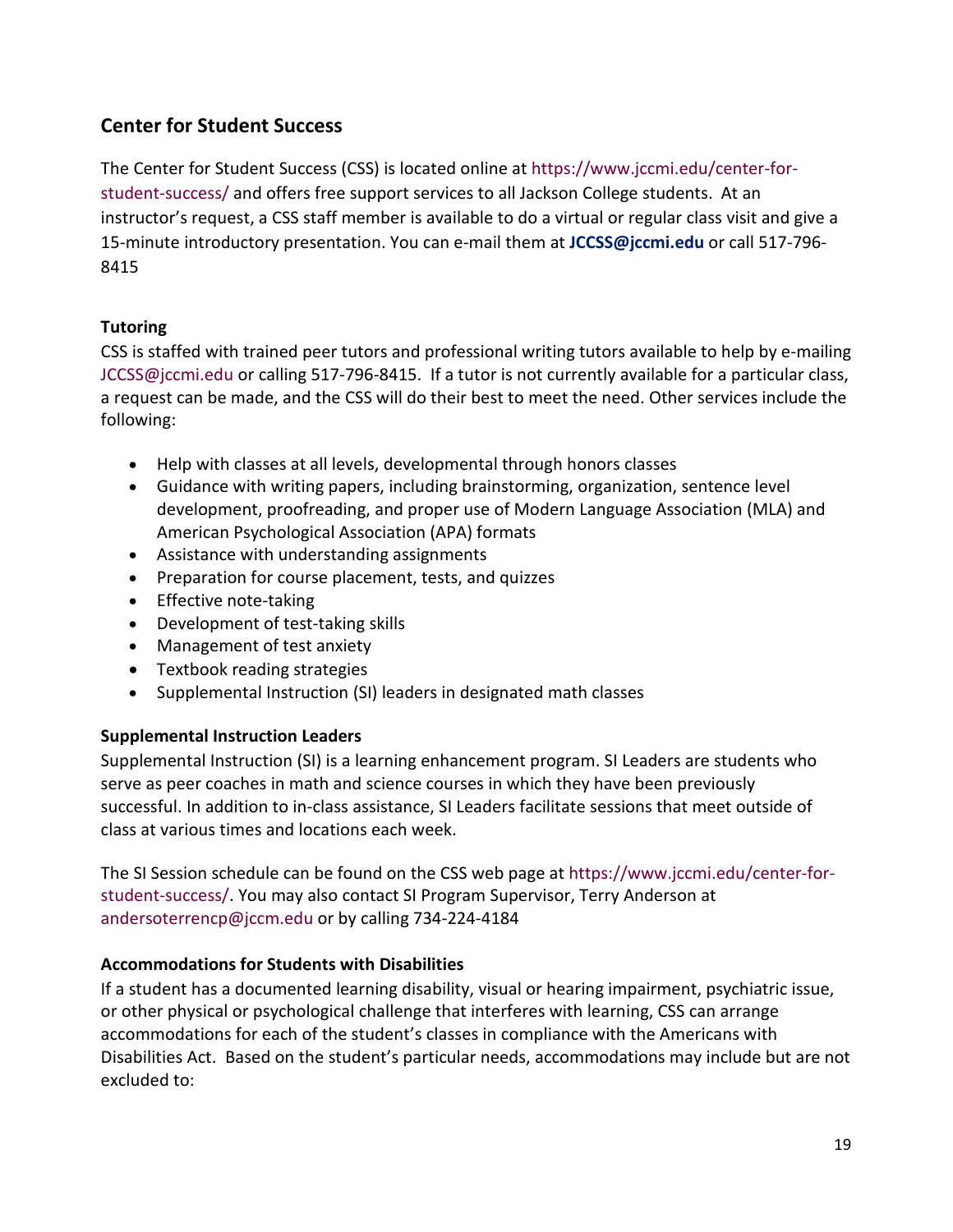- Extended testing time
- Quiet testing location
- Assistive technology
- Note takers
- Alternative text formats
- Sign language interpreter

It is the student's responsibility to self-disclose a disability. Once documentation has been provided, CSS can arrange accommodations with instructors each semester. For more information, please contact Monica Bouman, CSS Director; Disability and Inclusion Officer at [mbouman@jccmi.edu.](mailto:mbouman@jccmi.edu)

## **Testing Lab**

The Virtual Testing Lab provides a monitored testing environment for students to complete placement tests and course exams. To request the use of the Testing Lab, please visit [https://www.jccmi.edu/testing-lab/.](https://www.jccmi.edu/testing-lab/)

- For general information about the Testing Lab, contact Karissa Shay at 517.796.8421.
- For any special needs accommodations, contact Sandy DiCesare at 517.796.8411.

## **Referrals and connections to community resources**

Finances, work, family and personal relationships on top of school assignments and grades can become overwhelming. This is true for many college students and can lead to anxiety, depression, substance abuse, and risk-taking behavior. Ignoring problems can make them worse. CSS staff will help make referrals to resources on campus and in the community for mental health counseling and other needs.

*If you have a concern about a student's mental health or emotional wellbeing, please notify an administrator immediately.*

## <span id="page-19-0"></span>**Writing Fellows**

Students who need writing help from peers can receive tutoring through the Writing Fellows program by email. Writing Fellows provide supplemental assistance with writing assignments.

More information can be found online at [https://www.jccmi.edu/english/writing-fellows/.](https://www.jccmi.edu/english/writing-fellows/)

Writing Fellows Director:

Diana Agy, Maher Endowed Chair for Regional History and English professor [agydianam@jccmi.edu](mailto:agydianam@jccmi.edu) 517.768.7006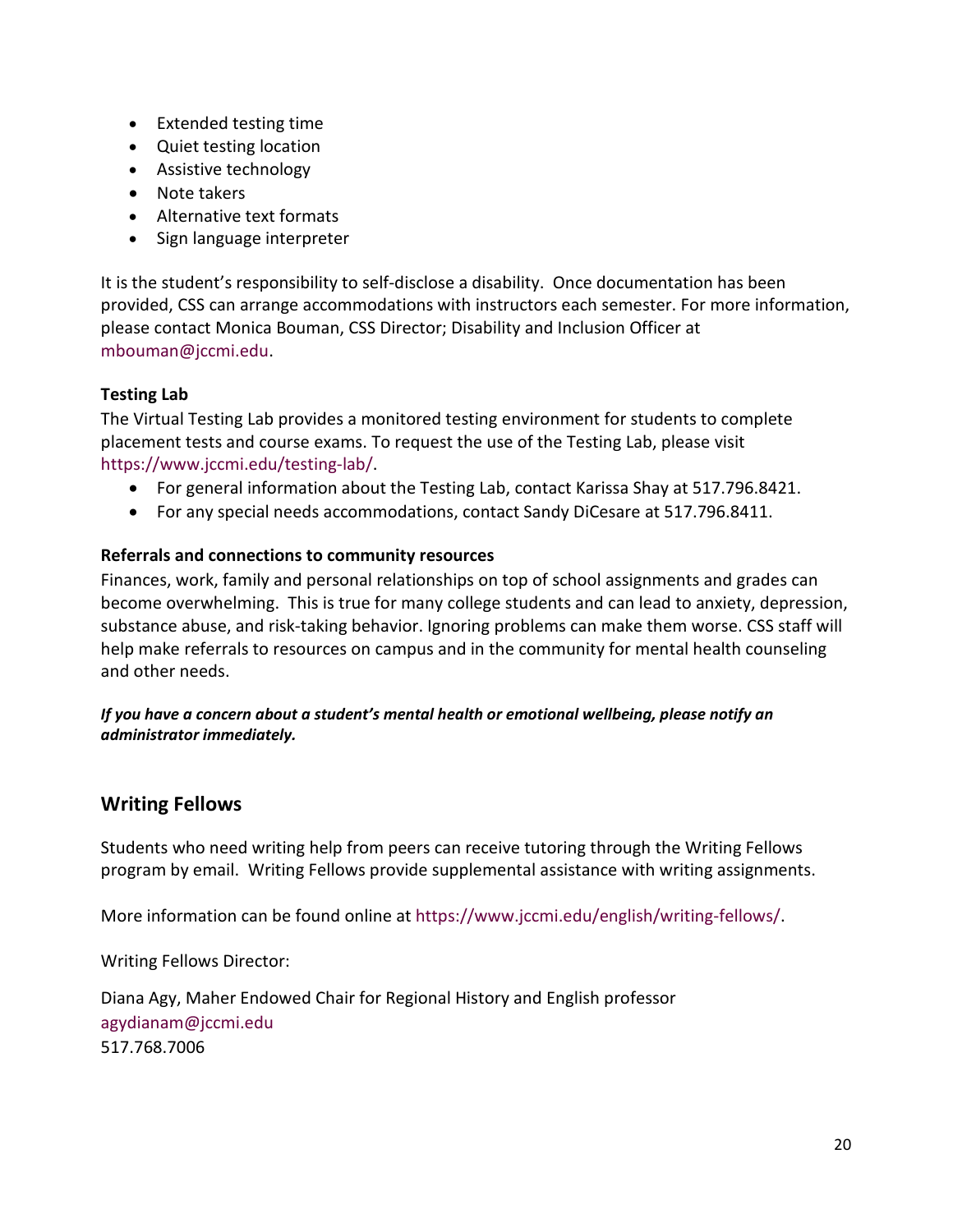# <span id="page-20-0"></span>**Jackson College Library**

The JC library has many resources for you and your students, starting with access to more than 100 academic databases containing thousands of full-text journal articles, as well as 300,000+ e-books. When on JC's Central Campus, students may reserve library breakout rooms for group study, along with items such as laptops, graphing calculators, and anatomy models for use in the library.

#### **A range of virtual library services support your students in their academic endeavors…**

- Online Resource Guides. Examples are:
	- o Research Process Step-by-Step: <https://libguides.jccmi.edu/researchprocess>
	- o Citing Sources:<https://libguides.jccmi.edu/citingsources>
	- o Writing Assistance[: https://libguides.jccmi.edu/writing](https://libguides.jccmi.edu/writing)
- Tutorials that provide students with hands-on learning[: https://libguides.jccmi.edu/tutorials](https://libguides.jccmi.edu/tutorials)
- One-on-one virtual appointments with a librarian:<https://jccmi.libcal.com/appointments/online>
- 24/7 librarian chat:<https://www.jccmi.edu/library/chat-app/>

#### **…as well as adjunct instructor resources to bolster your teaching efforts**

- Online Resource Guides such as:
	- o Adjunct Resources Guide:<https://libguides.jccmi.edu/facultyresources/adjunct>
	- o Tools for Online Instruction:<https://libguides.jccmi.edu/facultyresources/instruction>
	- o Professional Development Readings[: https://libguides.jccmi.edu/facultyresources/readings](https://libguides.jccmi.edu/facultyresources/readings)
- A librarian visit to your class for library instruction: <https://libguides.jccmi.edu/facultyresources/instruction>
- CEP instructor resources for library research:<https://libguides.jccmi.edu/jccep>
- OER:<https://libguides.jccmi.edu/oer> Contact Jen Fiero to help you add Open Educational Resources to your curriculum a[t fierojennifer@jccmi.edu](mailto:fierojennifer@jccmi.edu)

All of the library's services and resources may be found at [https://www.jccmi.edu/library/.](https://www.jccmi.edu/library/)

## <span id="page-20-1"></span>**Professional Development**

Jackson College is committed to supporting adjunct faculty professional development by offering the following:

- Adjunct Learning Nights and Mornings: Devoted to professional development geared just for adjunct faculty. ALN usually falls on a weekday night and ALM usually falls on a Saturday before the start of the Fall and Winter semesters.
- Workshops held by individual departments to provide important training for adjunct faculty
- Instructional Skills Workshops: A four-day intensive instructor professional development program designed to enhance the teaching effectiveness of both new and experienced educators. ISW is offered at least once each semester. Currently is on hold due to the COVID-19 Pandemic.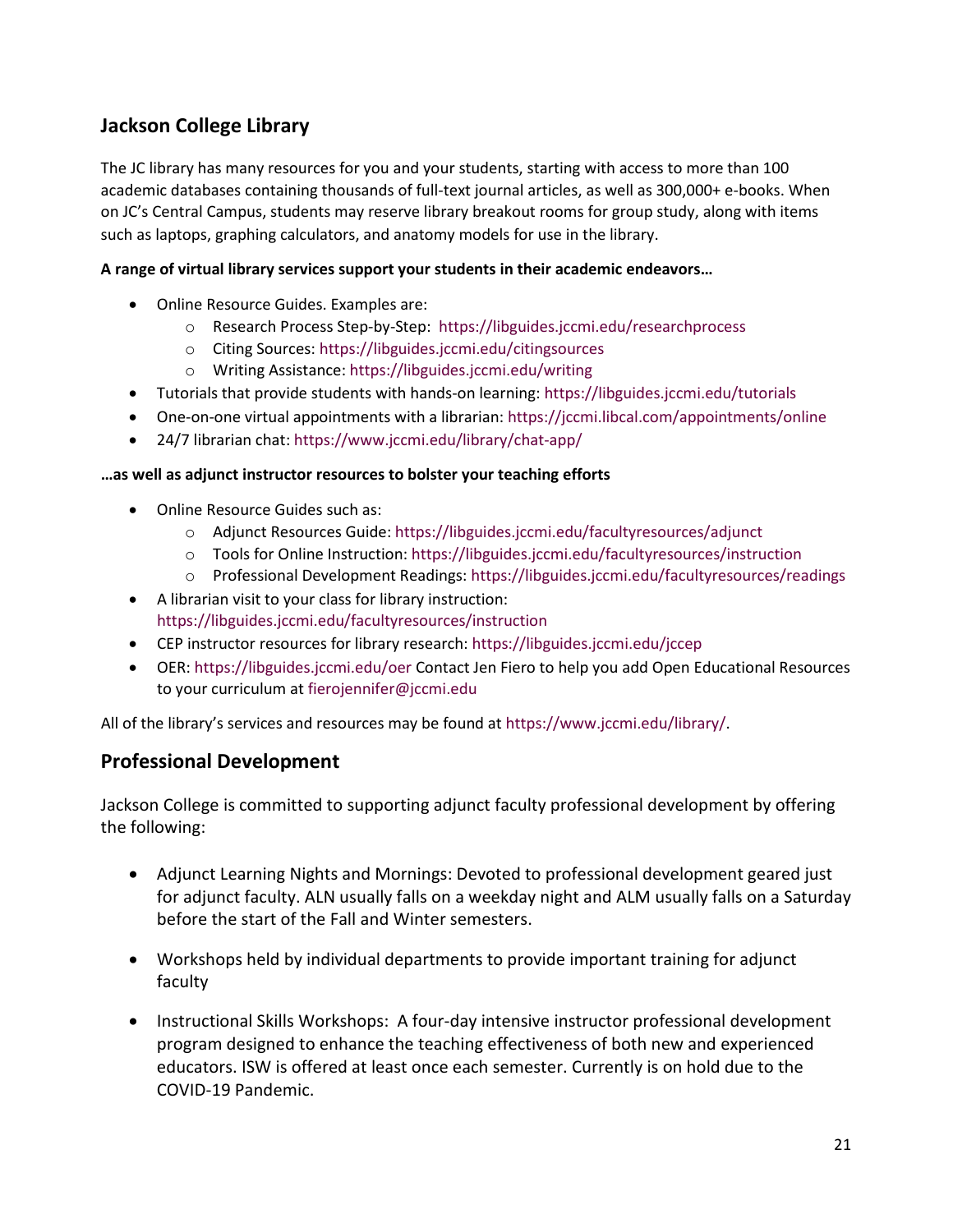- Faculty development workshops offered throughout the year at the various JC sites as well as online
- Faculty Learning Days: Multiple days of faculty development for all faculty and especially geared for full-time faculty. FLD takes place just before the start of the Fall and Winter semesters.
- Convocation (professional development day for all employees) offered each semester

## **Financial Support for Adjunct Professional Development**

#### **Due to the COVID-19 pandemic, this budget has been put on hold until a future determination.**

Adjuncts are paid at a rate of \$16.50 per hour for participation in internal professional development opportunities.

In addition to college-hosted professional development opportunities, adjuncts are eligible for up to \$500 per fiscal year to use for external professional development, such as attending professional conferences, accruing additional graduate level credits, participating in external workshops or to pay for professional certifications. This funding is limited by a set budget and not guaranteed, however. Funding is available on a first-come, first-served basis.

## *Applying for External Professional Development Funding*

- 1. In order to request professional development funds, adjuncts must first complete a **Professional Development Request Form** and a **Professional Activity Form**. These forms can be found on the Adjunct Resources webpage under Forms (see link below). Please submit completed forms and relevant materials by email to the Coordinator of Instructional Innovation at [JCAdjunctSupport@jccmi.edu.](mailto:JCAdjunctSupport@jccmi.edu)
	- After review for accuracy and completeness, the Coordinator forwards the funding request materials to the Adjunct Professional Development Fund Committee, which consists of the chair of the Faculty Professional Development Committee, an adjunct faculty member appointed to the committee by the Adjunct Administrator and the Adjunct Administrator.
	- The committee reviews the requests and votes to approve or deny based on the relevance or benefit of the requested professional development activity to the adjunct's courses and/or students. Adjuncts are notified via email by the Adjunct Administrator if their request is denied or approved.
- 2. If the request is approved, adjuncts must complete and submit to the Coordinator of Instructional Innovation an **Expense and Travel Voucher form** within 2 weeks of the completion of the activity with all necessary receipts if reimbursement is needed.

All forms can be found on the Adjunct Resource page under the Forms tab at: <https://www.jccmi.edu/academic-deans/adjunct-resources/> .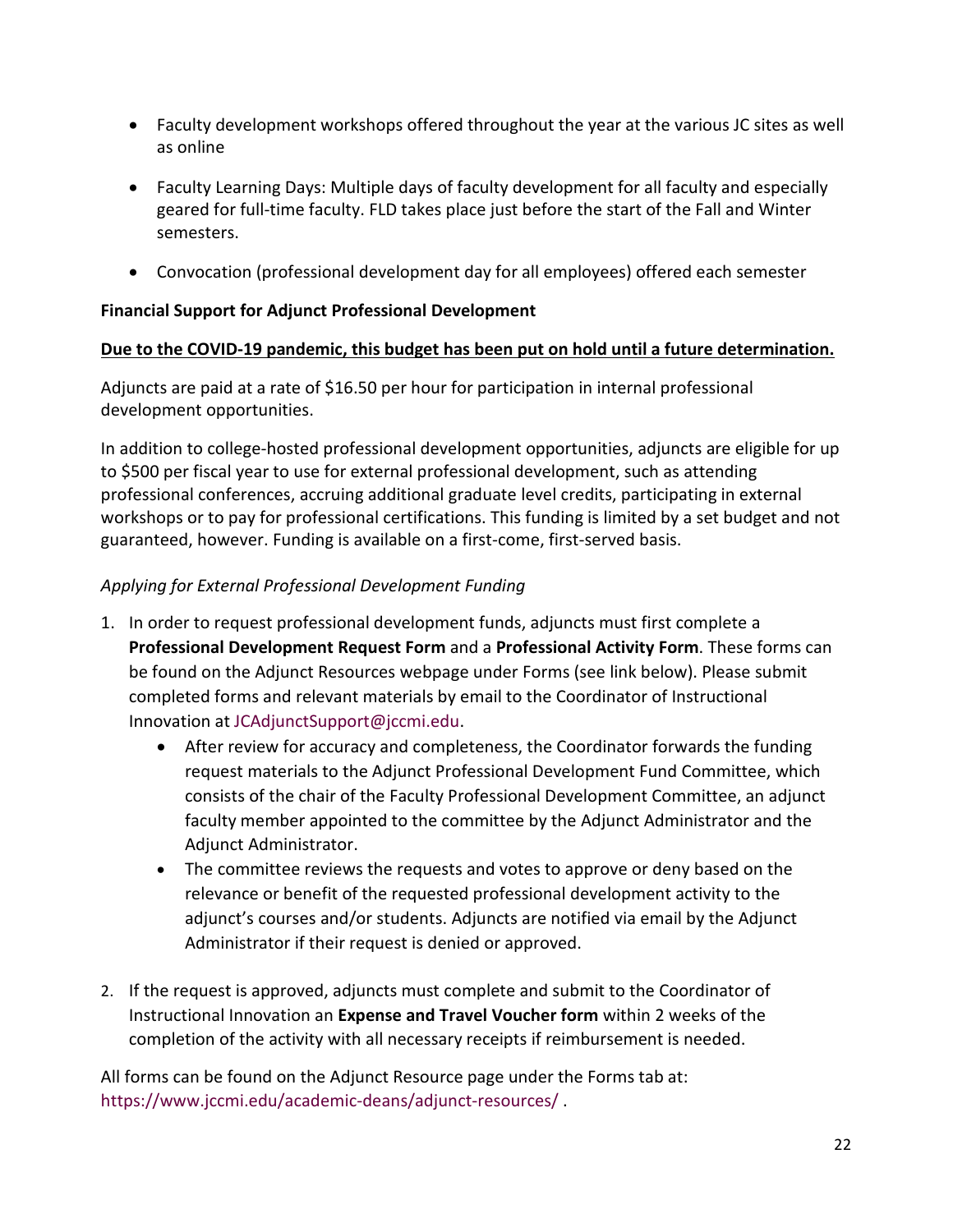## **Facilitating a Workshop at Jackson College**

#### **Due to the COVID-19 pandemic, this budget has been put on hold until a future determination**

Adjunct faculty are encouraged to propose ideas for future workshops to the Adjunct Administrator. Adjuncts who organize a workshop are paid for preparation and facilitation time at a rate between \$20-\$32 per hour, depending on Adjunct or Master status and highest degree held.

Visit <http://www.bit.ly/JCWorkshopProposalForm> to submit your ideas or contact the Director directly.

#### **Topics for professional development workshops may include:**

- Understanding college teaching and the role of the college instructor
- Syllabus development
- Student engagement
- Incorporating assessment into your course schedule
- Classroom management
- Establishing expectations; giving timely feedback
- Designing rubrics
- Multicultural classroom competency
- Educational technology
- Implementing student feedback into your courses
- Effective soliciting of student feedback
- Understanding under-resourced college students

This list is not exhaustive and other topics relevant to best practices in teaching may be submitted to the Adjunct Administrator for consideration.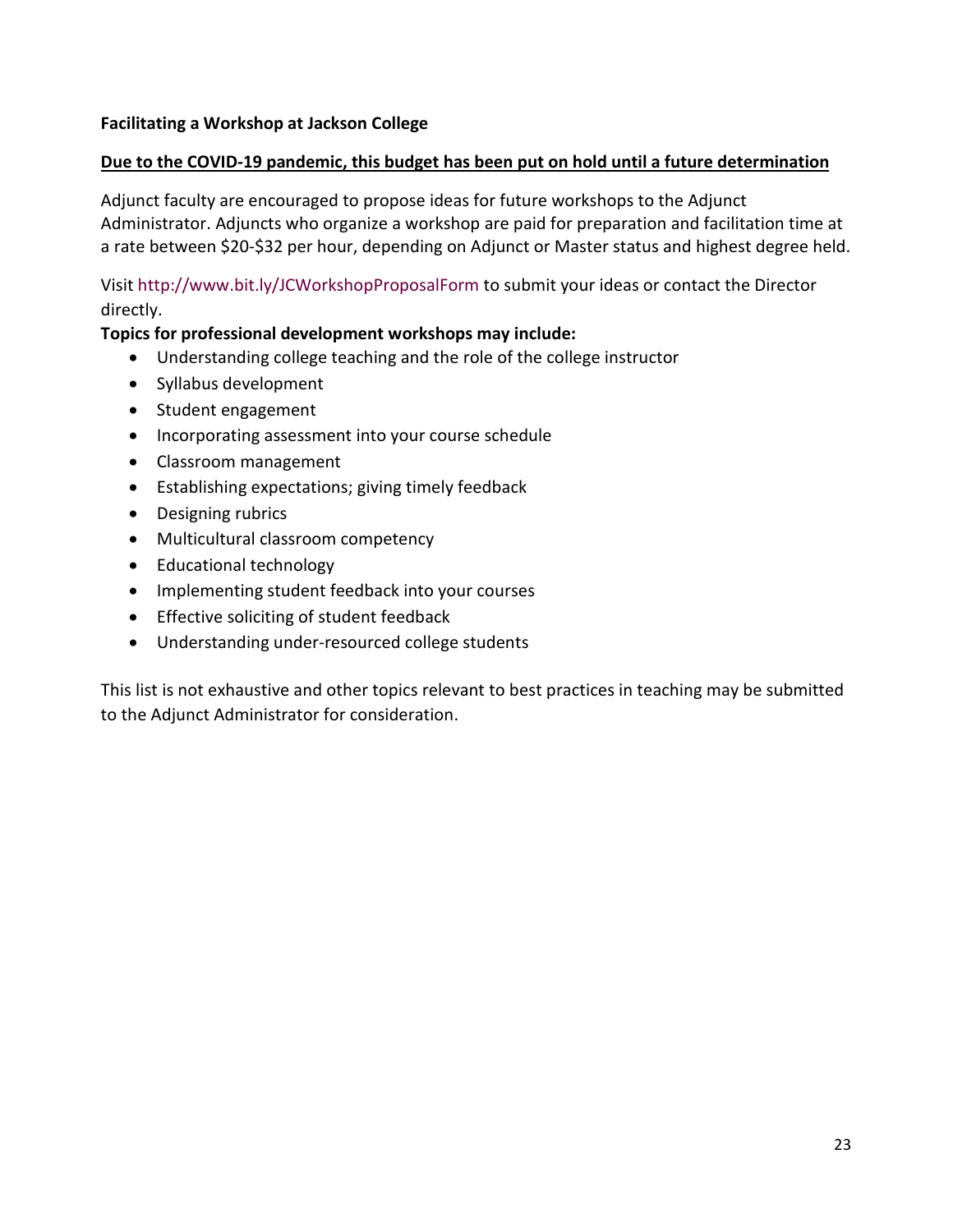# <span id="page-23-0"></span>**Adjunct Certification Process**

The adjunct certification process at Jackson College is a program designed to support and provide professional development opportunities for adjunct faculty.

\*Please note that this certification process is *voluntary*. Individuals not wishing to advance to master level certification are not required to participate in this process.

\*Also note that an instructor's level is not associated with their academic credentials. An instructor's level is based on their fulfillment of the certification requirements, as explained below.

A list of other Frequently Asked Questions about the Adjunct Certification process can be found in the appendix as well as the [Adjunct Resources](https://www.jccmi.edu/academic-deans/adjunct-resources/) website.

## **Goals of Certification Process**

The overarching goal of the process is *student success by means of faculty success*. The process has been designed to advance and support the following:

- positive faculty/student relationships
- positive faculty/faculty relationships
- achievement of faculty, department, college goals
- faculty reflection on their instruction

When the above is achieved, it should have a positive impact on JC student retention and student success rates in general.

## **Benefits of Pursuing Master Adjunct Status**

There are several benefits that come with pursuing and achieving Master Adjunct status:

- Progressing to Master Adjunct status will result in an increase in pay. Master Adjuncts typically earn an additional \$4 per hour compared to Adjuncts.
- Master Adjuncts also are eligible to earn tuition credit that can be used by them, a dependent, or their spouse to cover the cost of tuition for courses taken at Jackson College.
- The activities involved in pursuing Master Adjunct status are designed to improve instructional skills, facilitate faculty-faculty interactions, advance the achievement of professional goals, and support faculty identity development and professional development.

## **Adjunct Level Steps to Advance to Master Level Certification**

## Step One: ENROLL IN CERTIFICATION PROCESS

Enroll yourself in Jackson College's Adjunct Certification Process JetNet site to start your certification and professional development journey.

**Visit [www.jccmi.edu/adjunctcertification](http://www.jccmi.edu/adjunctcertification) and enter the code "certification" to enroll.**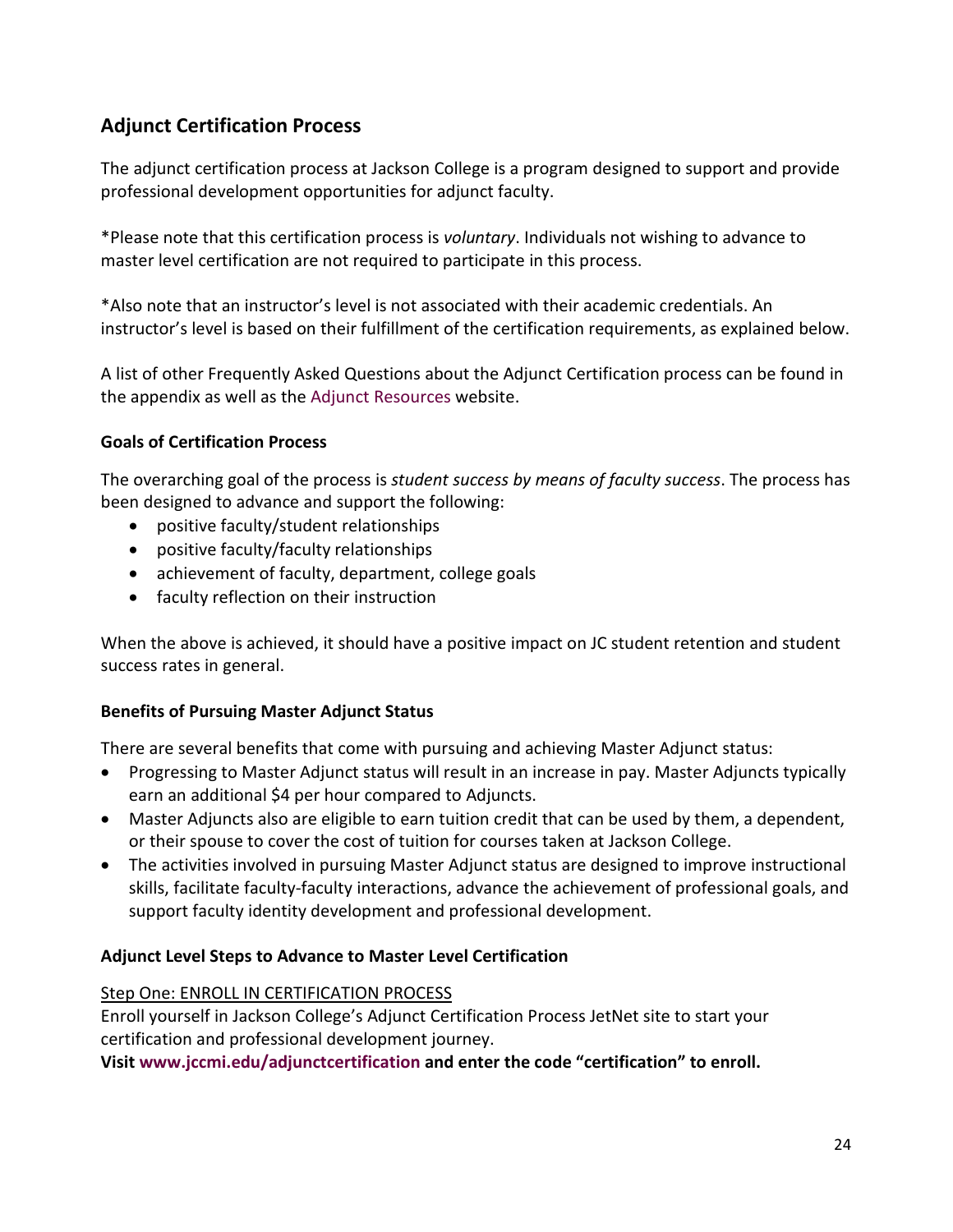#### Step Two: DETERMINE PROFESSIONAL DEVELOPMENT GOALS

Determine 2-3 professional development goals for yourself. What do you want to focus on and work on to enhance your instruction? Be sure to enter goals via JetNet site as well.

#### Step Three: BUILD PROFESSIONAL DEVELOPMENT PLAN

Determine your professional development plan based on framework below. All current internal professional development offerings are listed here: [Employee Central -> Faculty -> Professional](https://intranet.1.jccmi.edu/departments/faculty/faculty-professional-development/)  [Development.](https://intranet.1.jccmi.edu/departments/faculty/faculty-professional-development/) Visit JetNet site to enter your plan and revise as needed throughout your journey.

## **Teaching & Learning**

Student success by means of faculty success starts with honing our craft—teaching and learning. Learning, sharing, and practicing effective instructional skills, techniques, and strategies in the classroom or clinical setting should continue to be a centerpiece of the certification process.

- Participate in an Instructional Skills Workshop. (required)
- Participate in professional development activity that focuses on pedagogy and teaching/learning. Examples include active reading workshops, online instructor certification, and other workshops listed here: [https://intranet.1.jccmi.edu/departments/faculty/faculty](https://intranet.1.jccmi.edu/departments/faculty/faculty-professional-development)[professional-development](https://intranet.1.jccmi.edu/departments/faculty/faculty-professional-development)

#### **Students & Student Engagement**

Research has shown that student/faculty interactions and relationships have more impact on student success than any other aspect of schooling. This category of professional development is focused on understanding our students and their diverse backgrounds and motivations, and how best to teach, motivate, and encourage their success.

- Participate in professional development activity that focuses on diversity and inclusion, such as workshops facilitated by JC reading faculty member Amy Gamel. (required)
- Engage in other professional development related to understanding, connecting with, encouraging, and motivating students, such as On Course training.

## **Faculty Engagement**

Collegial relationships and faculty-faculty interactions are also key to supporting faculty goals and faculty success. This category of professional development is focused on building, nurturing, and maintaining positive collegial relationships within departments and also across the college.

- Participate in two sets of reciprocal observations, at least one with your lead faculty in discipline you teach, whereby you observe a colleague twice and a colleague observes you twice. (required)
	- $\circ$  Plan to connect before the observation to discuss what areas of focus and feedback would be most beneficial and plan to debrief after the observation to reflect and discuss how things went. (A classroom observations guide is available on the Adjunct Resources page as well as in the Appendix of this document.)
	- $\circ$  If you teach online, online observations are also possible. Connect with your lead faculty or the Director of Instructional Innovation for more details.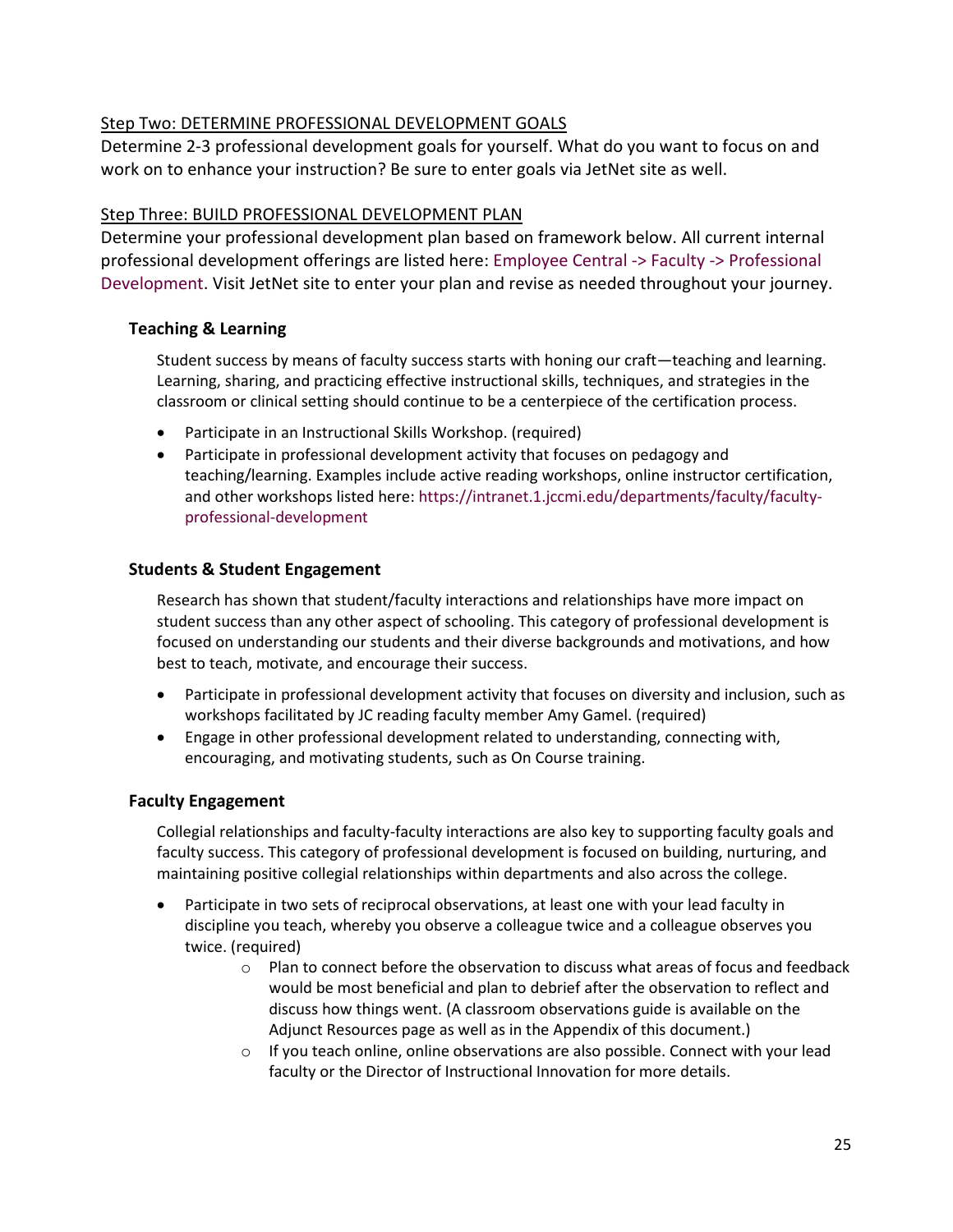#### **Technology of Teaching and Learning**

We are committed to preparing our students to be technologically literate and good digital citizens and, therefore, should also be committed to supporting our faculty to be the same. This category involves professional development to learn and practice technological tools to support faculty goals and student success.

- Participate in JetNet Gradebook training (required, since all instructors are encouraged to post grades throughout semester in JetNet)
- For instructors that use JetNet in any other way than Gradebook, they must participate in JetNet Basic workshop
- Participate in another workshop specific to instructional technology, such as JetNet Advanced. Visi[t www.jccmi.edu/professionaldevelopment](http://www.jccmi.edu/professionaldevelopment) for list of available internal workshops.

## **College & Community Engagement**

The more faculty members are engaged at JC and in the community, the more knowledgeable and equipped they will be to connect with and encourage their students, both inside and outside the classroom.

- Participate in New Adjunct Orientation (required)
- Engage in other college and community events, such as convocations, committee work, Learning Day college announcement sessions, attending JC athletic events, helping with student recruitment, etc.

## Step Four: REFLECT ON PROFESSIONAL DEVELOPMENT

As you work through your professional development plan, make sure to report and reflect on the professional development you engage in soon after you engage in it via the Adjunct Certification Process JetNet site. To receive certification credit, 2-3 main takeaways must be shared via the JetNet site for each professional development activity in which you participate.

## **Maintaining Master Level Certification**

Once achieving Master Adjunct certification, Master Adjuncts have even more flexibility to tailor their own professional development plan in consultation with their mentor and/or other faculty colleagues. All items are reported in the JetNet course for the current recertification period. Individualized professional development plans should consist of the following:

- 1. **Reflect on Student Feedback Survey rates and responses**: Each adjunct in consultation with their mentor should determine the desired response rate of students completing the Student Feedback Survey for each course. The adjunct will review the student feedback survey responses with their mentor(s) and/or designated representative(s) and use this information to develop new professional development plans.
- 2. **Determine Professional Development Goals**: Determine 2-3 professional development goals for yourself. What do you want to focus on and work on to enhance your instruction? Be sure to enter goals via JetNet site as well.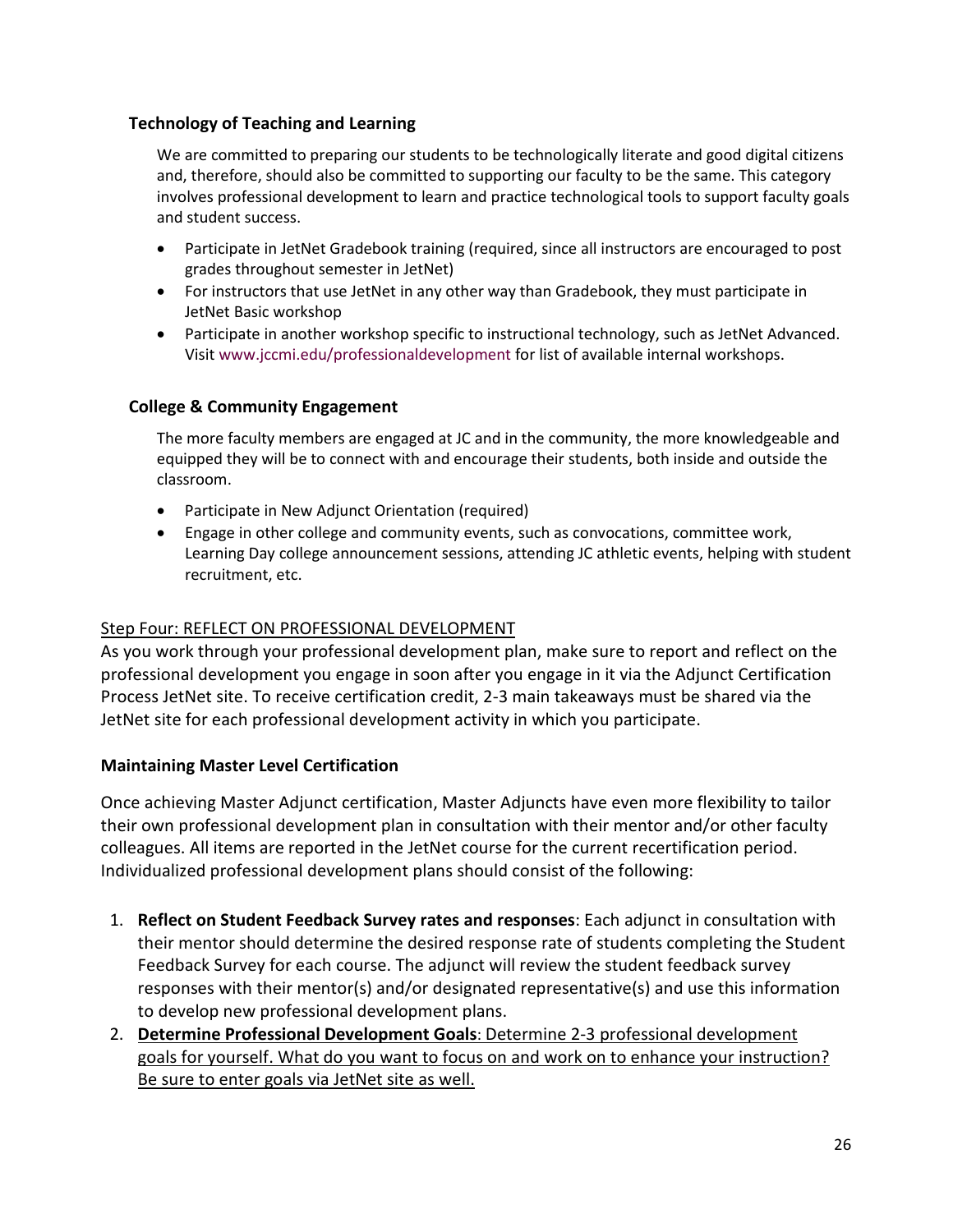- 3. **Five hours of Jackson College related professional development**. These five hours are to be completed every odd year and be met by a combination of Faculty Learning Day, Adjunct Learning Day, other JC-sponsored professional development sessions, and other internal workshops topics. Visit [Employee Central -> Faculty -> Professional Development](https://intranet.1.jccmi.edu/departments/faculty/faculty-professional-development/) for listing of current offerings and previous recordings.
- 4. **Ten Hours of additional professional development**: These ten hours are to be completed every odd year and be met by a combination of Faculty Learning Day, Adjunct Learning Day, other JC-sponsored professional development sessions, and other internal workshops topics *and/or* external professional conferences, seminars, or workshops. In the spirit of true professional development and growth, Adjuncts and Master Adjuncts are encouraged to participate in a variety of sessions and not be limited to similar ones already completed in the past. Visit [Employee Central -> Faculty -> Professional Development](https://intranet.1.jccmi.edu/departments/faculty/faculty-professional-development/) for listing of current offerings.
- 5. **At least one set of reciprocal classroom observations**: Every odd year, each adjunct should participate in a reciprocal observation, whereby they observe a colleague, and a colleague observes them. After each of observation, faculty should engage in a discussion about what worked well, what could have worked better, and areas of instruction and faculty development to focus on going forward. Please do your best to complete with somebody outside of your subject area.

It is important to note that adjuncts with Master Level status who do not complete all items above within the 2-year cycle will be returned to Adjunct status and lose Master Adjunct benefits. They will have *six months* to complete any remaining items of their Master Adjunct professional development plan in order to move back up to Master status. If they do not complete remaining items in six months, they will remain at Adjunct status and must repeat any Adjunct level certification requirements that were completed more than three years ago. (The only exception is that they do not need to attend another New Adjunct Faculty Orientation.)

## **Certification and Recertification Process - Records and Timelines**

Each adjunct should record their professional development activities via the JetNet

In addition, all Adjuncts can look up their certification progress via JetStream:

- 1. Visit JetStream at<https://adfs.jccmi.edu/adfs/ls>
- 2. Click the first tab labeled "Log In" and log in with your JC network account username and password.
- 3. Click on "Employees" link.
- 4. Under Communication label, click on the "My Documents" link.

This page will list the certification activities you have completed and any remaining items you need to complete and by when.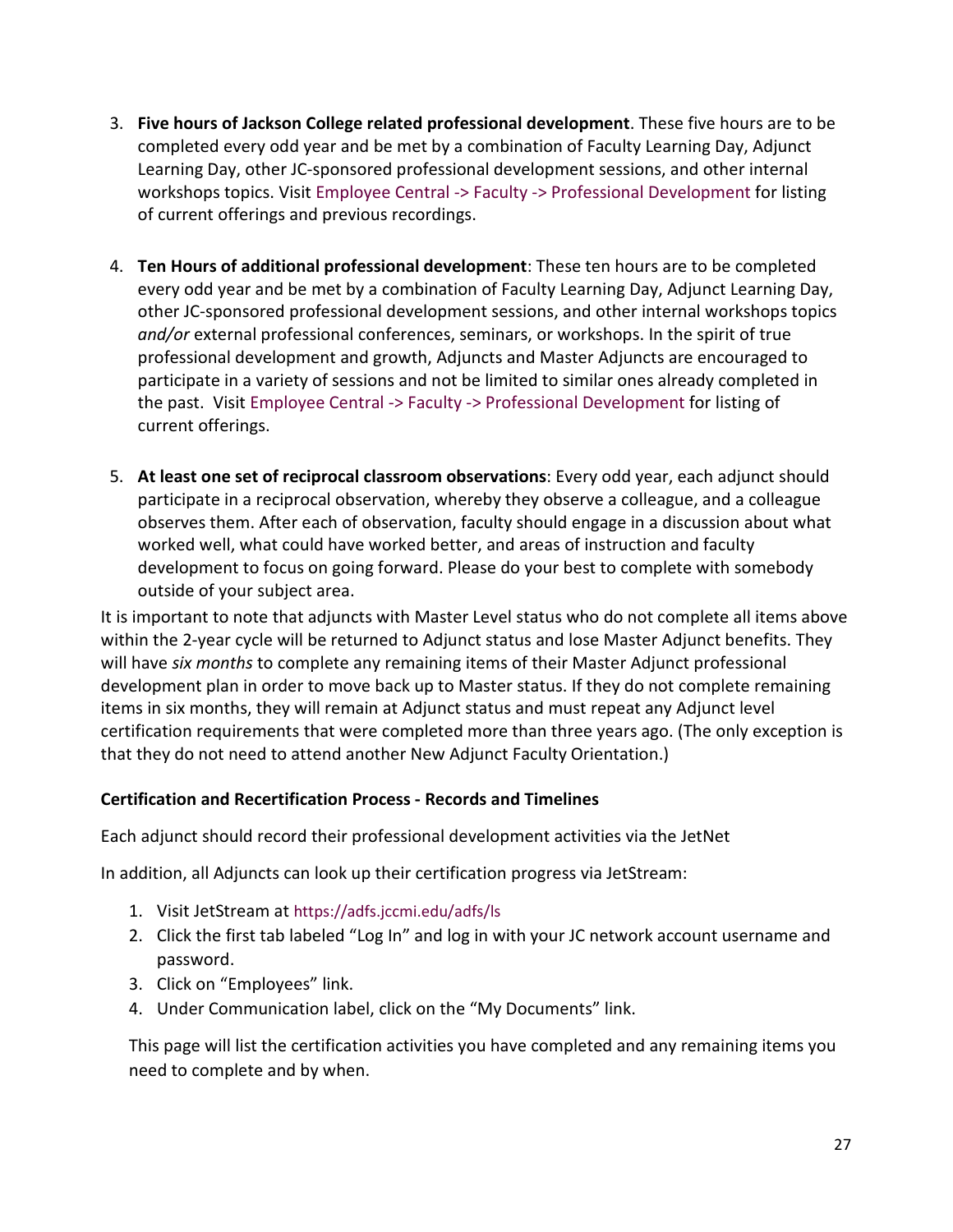## *Current Certification Process Deadline by June 15, 2023*

- To move to Master Adjunct in a future semester, all requirements must be documented by 6-weeks prior to the next semester.
- <span id="page-27-0"></span>• All Master Adjuncts who moved to Master Status between 2021 and June 2023 must complete all requirements by June 15, 2023.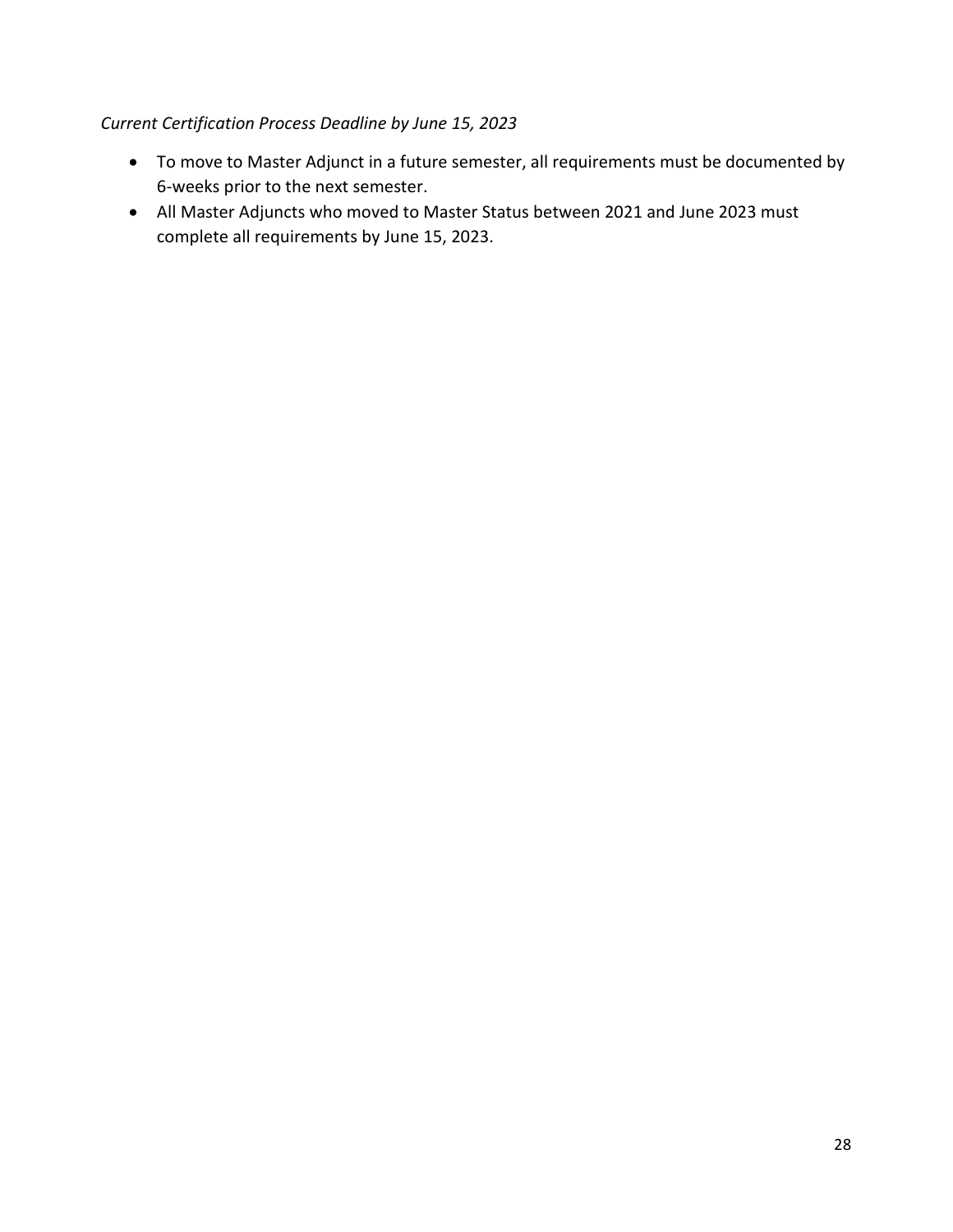# **Jackson College Health Clinic – Central Campus**

Whiting Hall Room 111 2111 Emmons Road Jackson, MI 49201

**Phone:** 517.990.1374 **Fax:** 517.990.1375

Jackson College has partnered with Henry Ford/Allegiance Health to offer JC students and employees medical care evaluation and treatment from the clinic's caring staff. A licensed nurse practitioner and technical staff are available to see patients, make diagnosis and assessment, prescribe medications, or make referrals. JC nursing and allied health students also assist as part of their education.

#### **Insurance**

Use of the clinic is available to all current employees and students at minimal cost. Lab work may be billed to insurance. The clinic can provide receipts that patients may submit to insurance companies for reimbursement.

## **Confidentiality**

Clinic records are strictly confidential. We will not release any information unless given specific, written consent by the patient.

#### **Services & Cost**

Visits to the health clinic are available for acute care for current JC students and employees. Students must pay a \$5.00 charge and employees a \$10.00 charge in the form of cash, check or credit/debit card at the time of the visit. Consumables such as vaccinations, etc. above the normal supplies are extra. A current price list is available at the clinic. While the clinic cannot accept insurance, we can provide receipts that patients may submit to their insurance companies for reimbursement.

The clinic offers services similar to other medical clinics including:

- Health care for minor illness and injuries
- Physical exams
- Immunizations/flu vaccines
- Prescriptions
- Women's health services
- Pregnancy testing
- Blood pressure monitoring
- Information and referral assistance
- Mental health assessments and referrals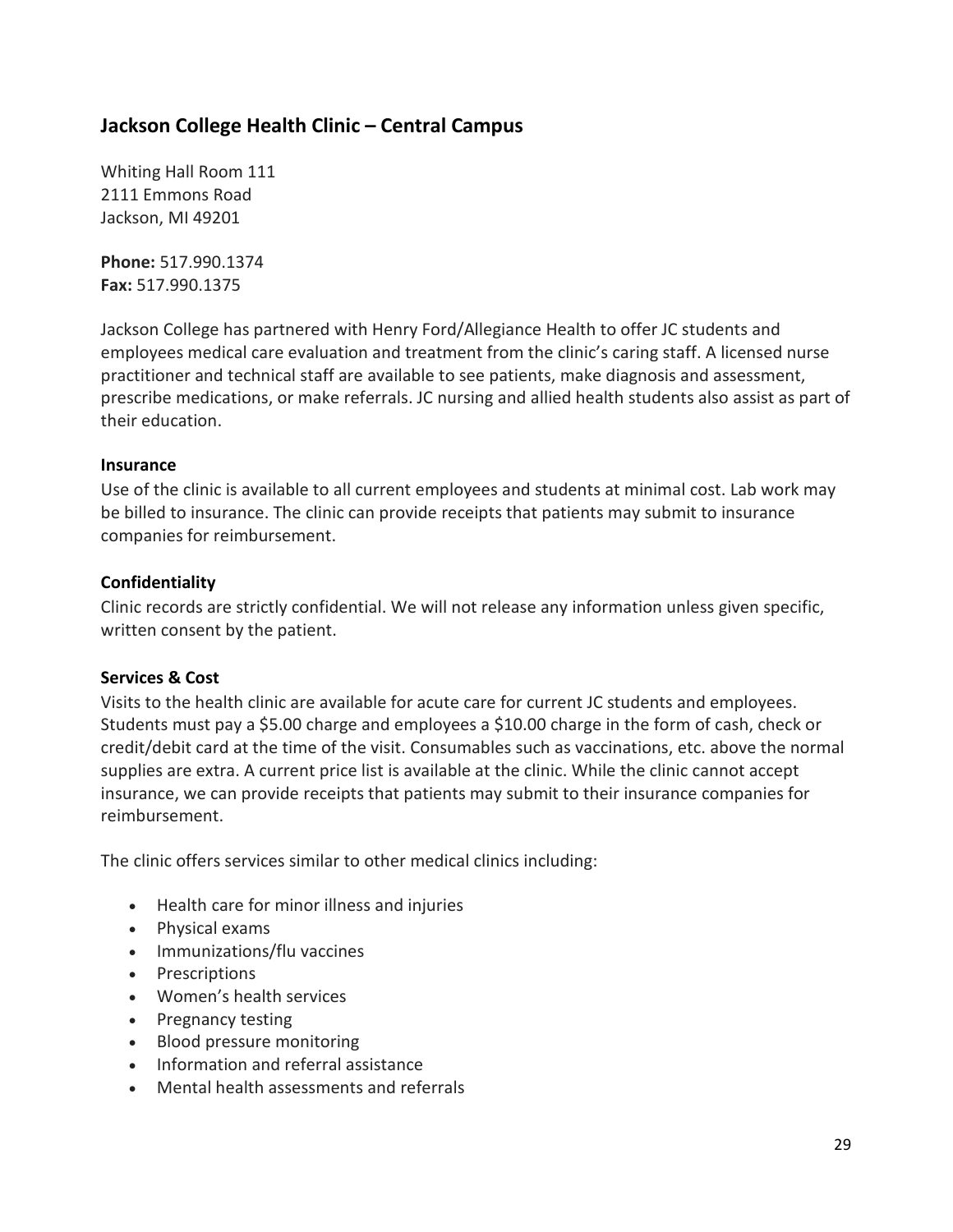- Tuberculosis testing
- Glucose monitoring
- Urinalysis
- Sexually transmitted disease counseling, testing and referral
- Smoking cessation
- Eating disorders
- Health care for chronic illness
- Substance abuse assessment and referral

Visit<https://www.jccmi.edu/health-clinic/> for more information.

## <span id="page-29-0"></span>**Jackson College Dental Clinic – Central Campus**

Whiting Hall Room 104 2111 Emmons Road Jackson, MI 49201

**Phone:** 517.990.1311

Community members may also utilize Jackson College's new Dental Hygiene Clinic, which offers dental hygiene services while helping students gain experience. The clinic allows dental hygiene students to complete practice hours required as part of their studies.

#### **Insurance**

Use of the clinic is available to all current employees and students at minimal cost. Lab work may be billed to insurance. The clinic can provide receipts that patients may submit to insurance companies for reimbursement.

#### **Confidentiality**

Clinic records are strictly confidential. We will not release any information unless given specific, written consent by the patient.

#### **Services & Cost**

Appointments will be available Monday afternoons starting at 1:30 p.m., or Wednesday mornings starting at 8:30 a.m. Working with students who are under supervision, please expect your appointment to be between 2 to 3.5 hours long. Cleanings will include oral exam, necessary x-rays, cleaning and fluoride treatment, and will cost \$10 for JC Employees, \$30 for adults, \$25 for senior citizens and children under 18.While the clinic cannot accept insurance, we can provide receipts that patients may submit to their insurance companies for reimbursement.

The clinic offers services similar to other medical clinics including: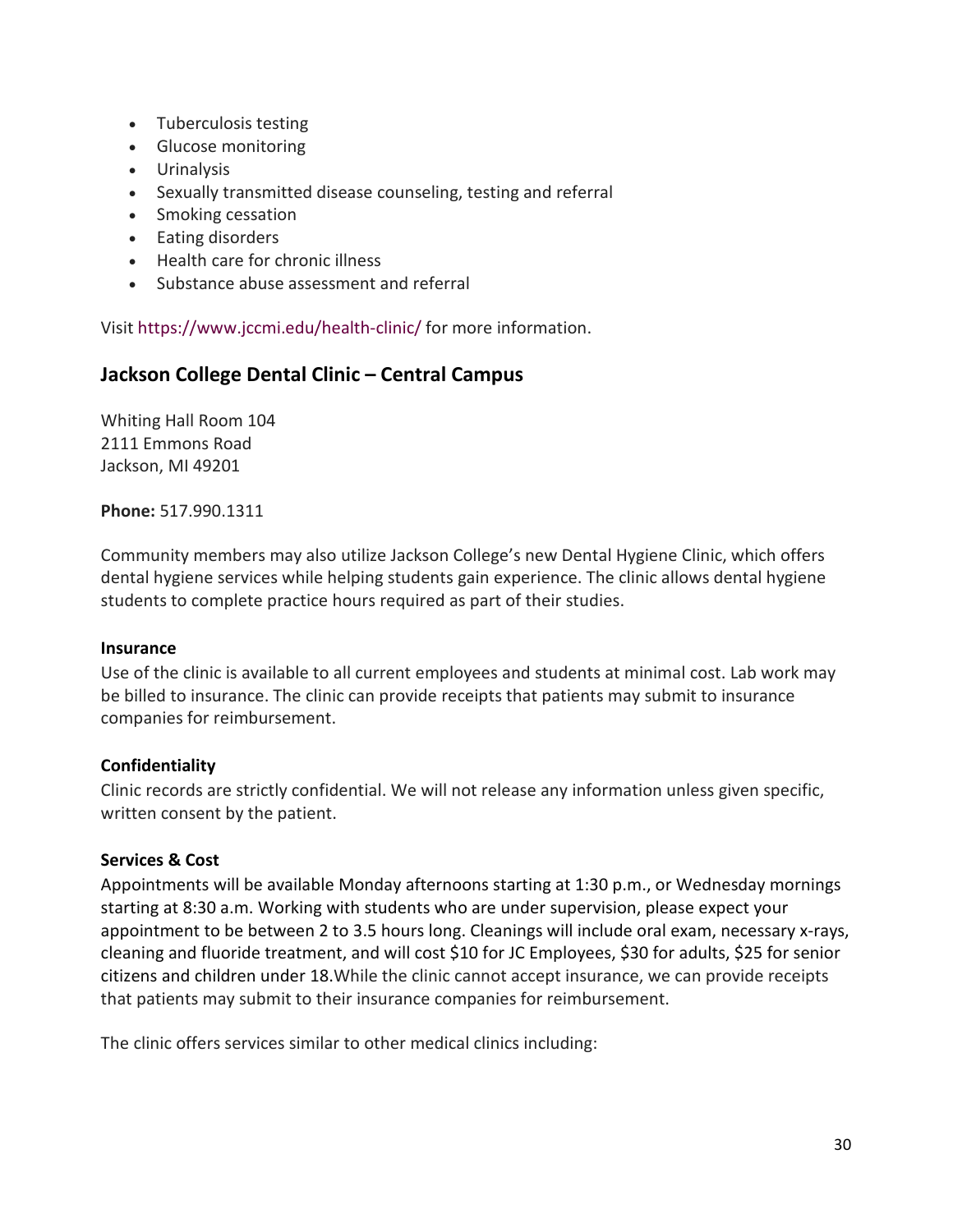Visit<https://www.jccmi.edu/dental-hygiene/dental-hygiene-dental-clinic/#jc-tabs-1-tab-0> for more information.

# <span id="page-30-0"></span>**Jackson College Oasis Center – Central Campus**

**Phone:** 517.787.7920

Jackson College partners with Family Service and Children's Aid (FSCA) to offer JC students and employees a wide range of behavioral health services. Licensed mental health and substance abuse clinicians, along with the Oasis Navigator, will be available to provide individualized support at the Oasis Center or assist the individual in obtaining services at FSCA main office located in downtown Jackson. The Oasis Navigator will connect students and employees with the appropriate community support to meet the individual's needs. The navigator will also provide advocacy for the individual.

## **Confidentiality**

Oasis Center records are strictly confidential and cannot be given to anyone except as required by the law. Behavioral health files are managed by FSCA and not part of the Jackson College record system. If you have concerns or questions related to confidentiality, please contact the Oasis Center directly and a staff member can answer your questions.

## **Services & Cost**

A \$5 fee for students and a \$10 fee for employees is at the time of service.

Visit https://www.jccmi.edu/the-oasis-center/ for more information.